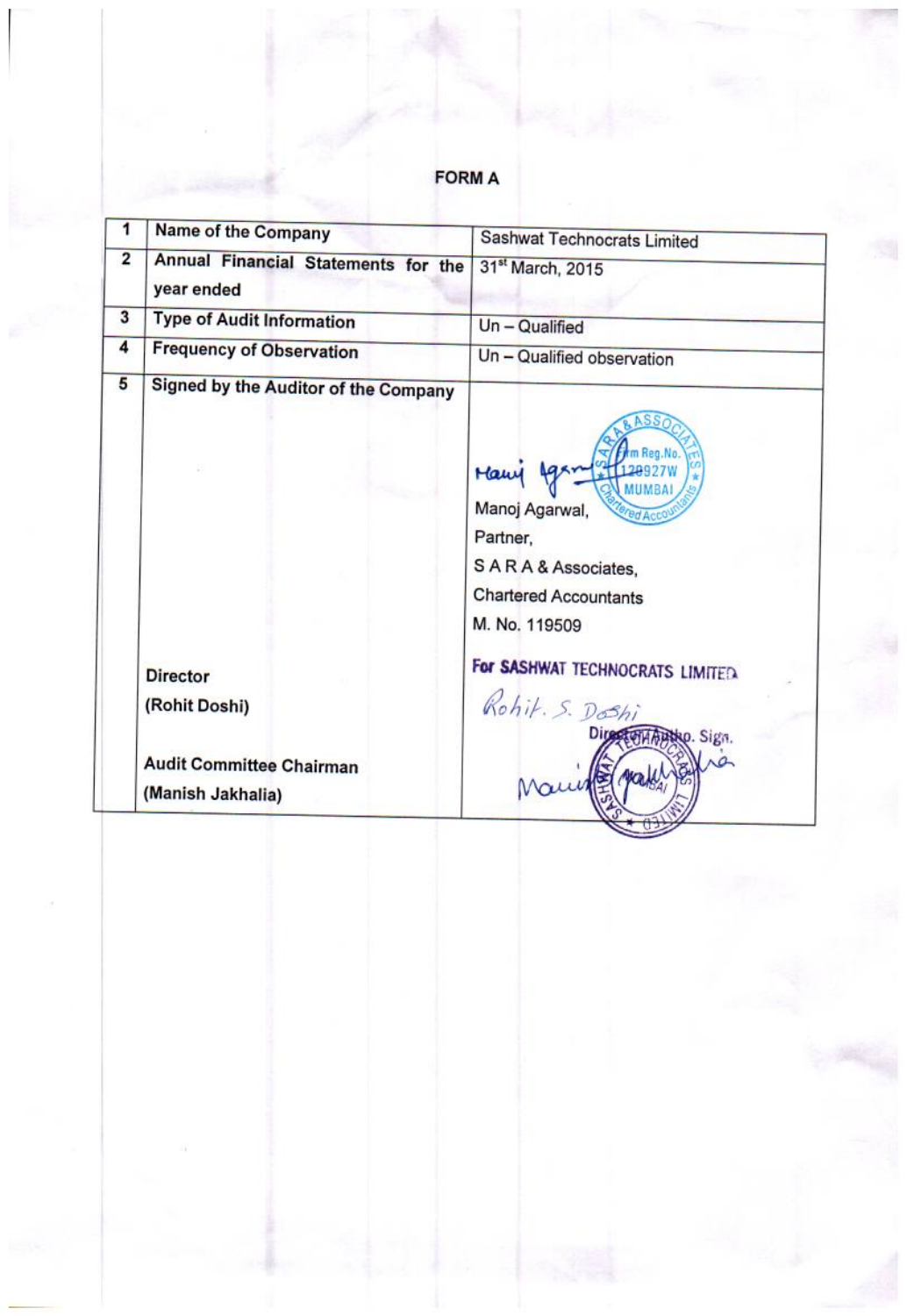# SASHWAT TECHNOCRATS LIMITED

Annual Report 2014– 2015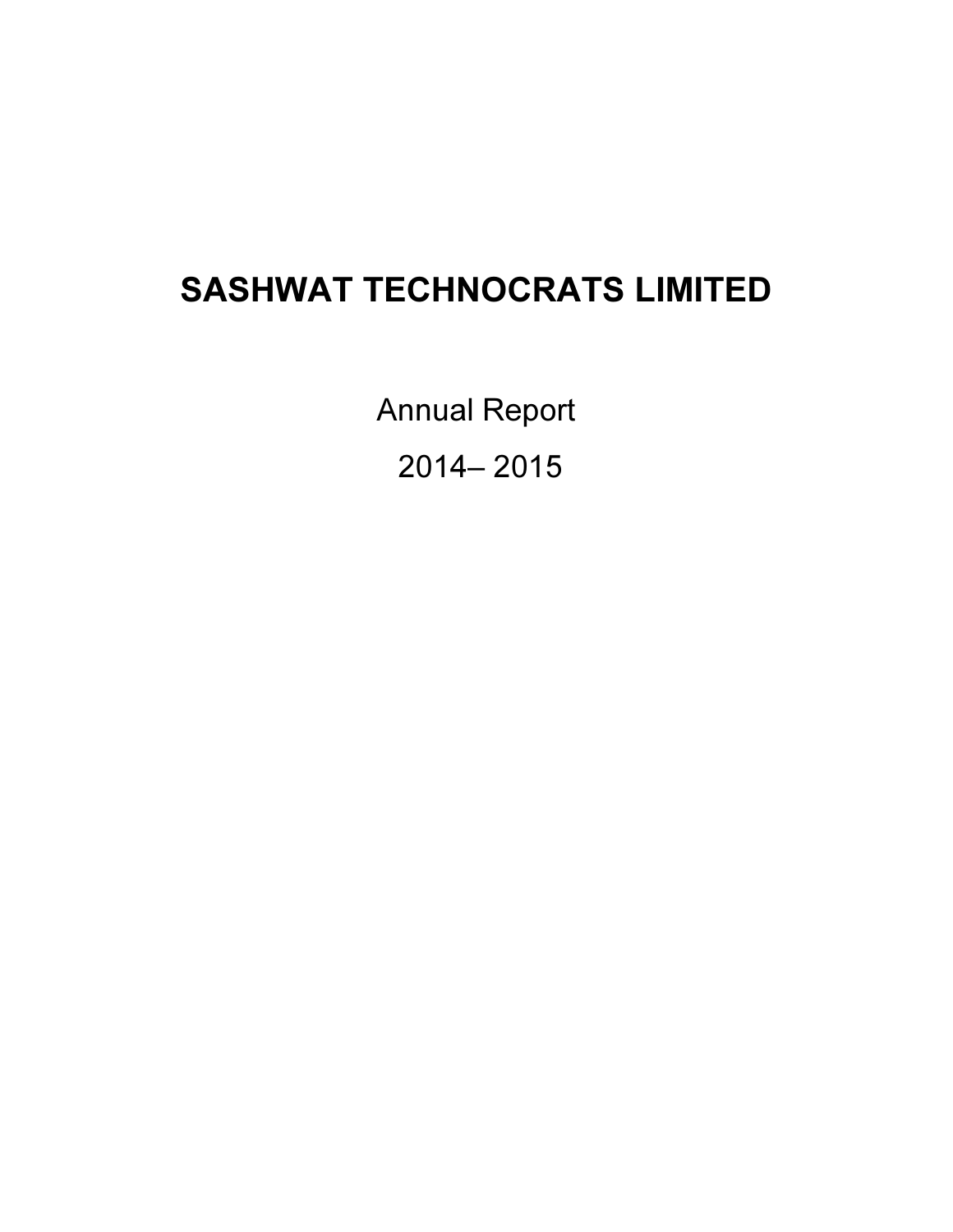| Sr. No.         | <b>Particulars</b>         | Page No.  |
|-----------------|----------------------------|-----------|
|                 | <b>Notice</b>              | $1 - 4$   |
| $\overline{2}$  | <b>Directors Report</b>    | $5 - 11$  |
| $\overline{3}$  | <b>Auditors Report</b>     | $12 - 15$ |
| $\overline{4}$  | <b>Financial Statement</b> | $16 - 22$ |
| $\overline{5}$  | Attendance Slip            | 23        |
| $6\phantom{1}6$ | Proxy Form                 | $24 - 25$ |
|                 | <b>Ballot Form</b>         | $26 - 27$ |

# **Directors**

Mr. Manish Jakhalia Mr. Rohit Doshi Mr. Isaac Soundrapandian Nadar

# Registered office

Office No. 14, First Floor, Plumber House, 557, J.S.S. Road, Chira Bazar, Mumbai – 400002 Email : zenzytechltd@gmail.com Contact No. – 022– 22016021/22016031

# Statutory Auditors

S A R A & Associates, Chartered Accountants 202, 2nd Floor, May Building, 297/299/301, Princess Street, Near Marine Lines Flyover, Mumbai - 400002

# Registrar and Share Transfer Agents

Purva Sharegistry (India) Private Limited 9, Shiv Shakti Industrial Estate, J.R. Boricha Marg, Opp. Kasturba Hospital, Lower Parel (East), Mumbai – 400 011 Tel No. 23018261/23016761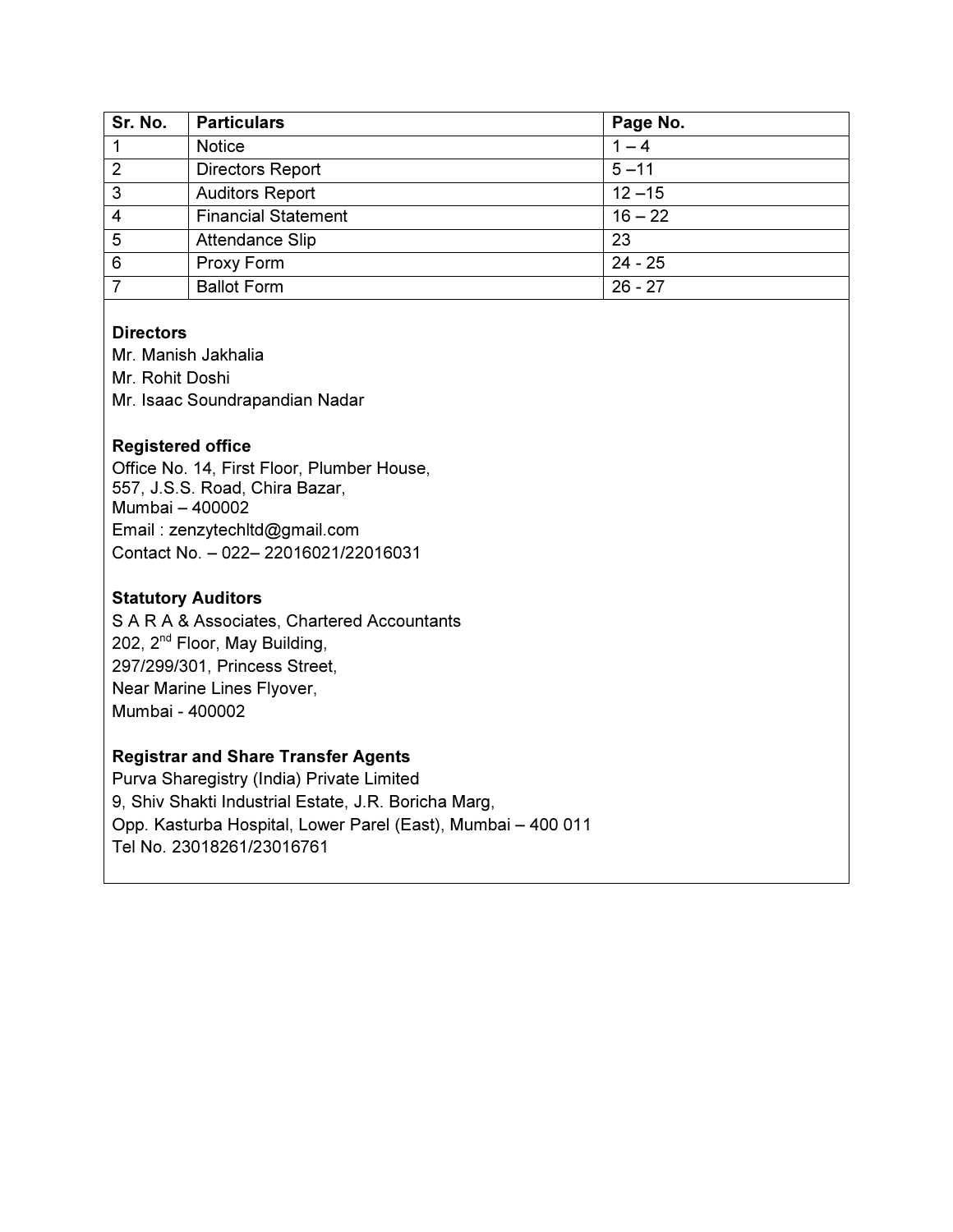#### **NOTICE**

NOTICE is hereby given that the 39<sup>th</sup> Annual General Meeting of M/s Sashwat Technocrats Limited will be held on Wednesday,  $30<sup>th</sup>$  September, 2015 at 01.30 P.M. at the Registered Office of the Company Office No. 14, First Floor, Plumber House, 557, J.S.S. Road, Chira Bazar, Mumbai - 400002 to transact the following business:

#### Ordinary Business:

1. To receive, consider, approve and adopt the audited Balance Sheet as at 31<sup>st</sup> March, 2015, the Statement of Profit and Loss Account for the year ended on that date and the reports of the Directors and Auditors thereon;

2. To ratify the appointment of M/s. S A R A & Associates, Chartered Accountants, Mumbai as Auditors of the Company for the year ended 31<sup>st</sup> March, 2016 and fixation of their remuneration by the Board of Directors;

3. To appoint a Director in place of Mr. Rohit Doshi (DIN No. 03065137), who retires by rotation and being eligible has offered himself for re-appointment as Director;

### By order of the Board of Directors Sashwat Technocrats Limited

Place: Mumbai Rohit Doshi Rohit Doshi Rohit Doshi Rohit Doshi Rohit Doshi Rohit Doshi Rohit Doshi Ro Date: 28.08.2015 (Chairman)

 $S$ d/- $S$ d/- $S$ (DIN No.: 03065137)

#### NOTES:

1. (a) A MEMBER ENTITLED TO ATTEND AND VOTE AT THIS MEETING MAY APPOINT A PROXY TO ATTEND AND VOTE ON HIS BEHALF. A PROXY NEED NOT BE A MEMBER OF THE COMPANY. PROXIES IN ORDER TO BE EFFECTIVE, MUST BE RECEIVED AT THE REGISTERED OFFICE OF THE COMPANY NOT LESS THAN FORTY EIGHT HOURS BEFORE THE MEETING.

(b)A person appointed as proxy shall act as a proxy on behalf of such Member or number of Members not exceeding fifty (50) and holding in the aggregate not more than ten percent of the total Share capital of the Company carrying voting rights. A Member holding more than ten percent of the total Share capital of the Company carrying voting rights may appoint a single person as proxy and such person shall not act as a proxy for any other person or Shareholder.

2. Members are requested to notify any correction /change in their name /address including Pin Code number immediately to the Company's Registrar, M/s Purva Sharegistry (India) Private Limited. In the event of non – availability of Members latest address either in the Company's records or in Depository Participant's records, Members are likely to miss notice and other valuable correspondence sent by the Company.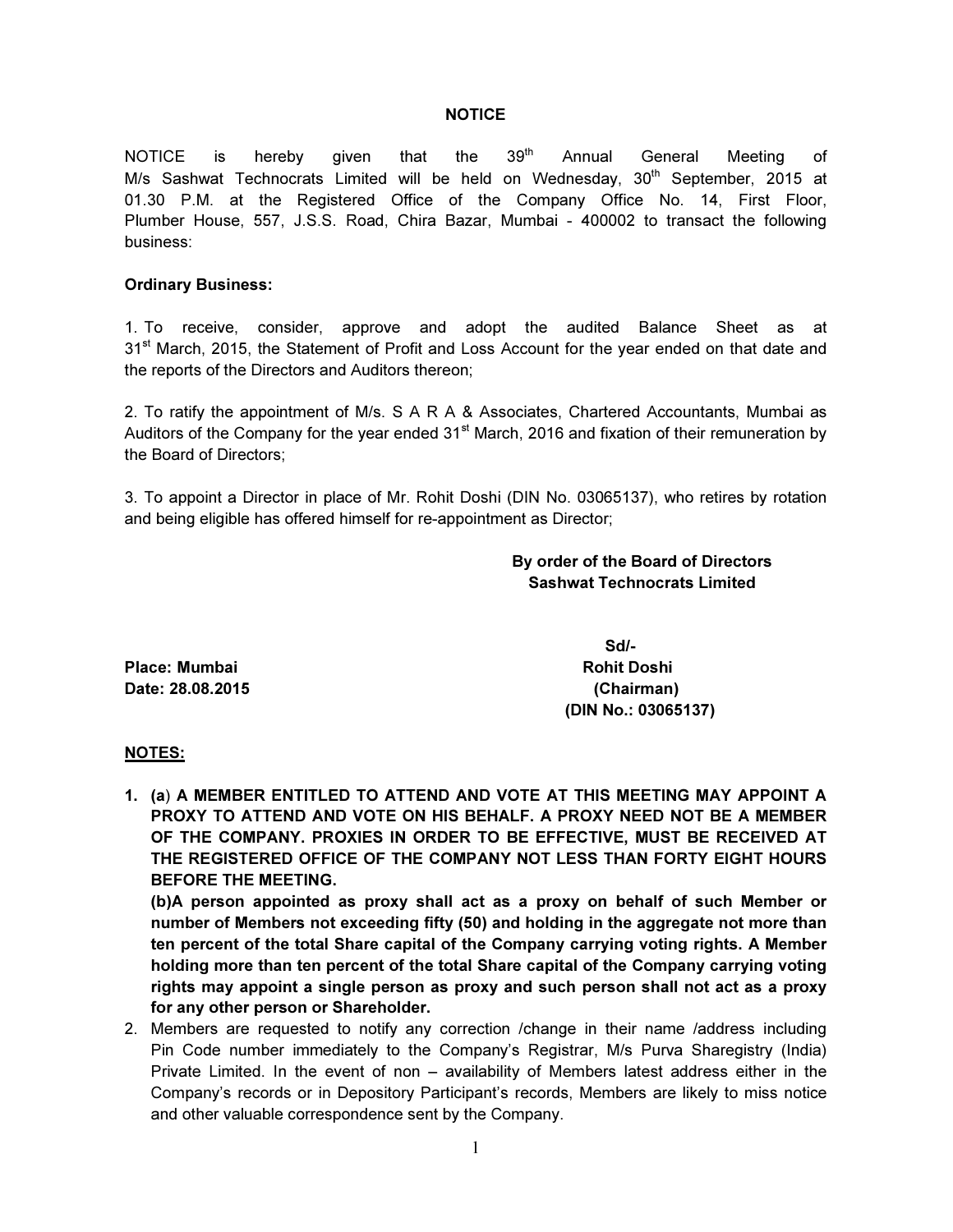- 3. Members are requested to kindly mention their Folio Number/ Client ID Number (in case of demat Shares) in all their correspondence with the Company's Registrar to enable prompt reply to their queries.
- 4. Members are requested to bring the Notice of the meeting along with the Attendance slip with them duly filled in and hand over the same at the entrance of the meeting hall.
- 5. The Register of Members and Share Transfer Books of the Company will remain closed from Thursday,  $17<sup>th</sup>$  September, 2015 to Saturday,  $19<sup>th</sup>$  September, 2015 (both days inclusive).
- 6. Members are requested to dematerialize their Shareholding to eliminate all the risks associated with the physical Shares and for ease in portfolio management.
- 7. In case of joint holders attending the Meeting, only such joint holder who is higher in the order of names will be entitled to vote.
- 8. Members holding shares in same/identical name(s) are requested to apply for consolidation of such folio & relevant Share certificates.
- 9. The Equity Shares of the Company are listed on the BSE and the Company has paid requisite Annual Listing Fees for the year 2014 – 2015 to the Exchanges.
- 10. In terms of Section 72 of the Companies Act, 2013 facility for making the Nominations is available for Shareholders in respect of Physical Shares held by them. Nomination forms can be obtained from the Company's Registered Office.
- 11. In compliance with the provisions of Section 108 of the Act and the Rules framed thereunder, the Members are provided with the facility to cast their vote electronically, through the e-voting services provided by NSDL, on all Resolutions set forth in this Notice.
- 12. As required by Clause 49 of the Listing Agreement, a brief profile of the Director seeking reappointment at ensuing General Meeting is given.
- 13. All documents referred to in the accompanying notice are open for inspection at the registered office of the Company on all working days, except Saturdays and Sunday during business hours.

# Members desiring to vote electronically may refer to the detailed procedure on e-voting given hereinafter:-

# A. In case a Member receives an email from NSDL [for members whose email IDs are registered with the Company/Depository Participants(s)] :

- (i) Open email and open attached PDF file viz; "Sashwat Technocrats Limited e-voting.pdf" with your Client ID or Folio No. as password. The said PDF file contains your user ID and password/PIN for remote e-voting. Please note that the password is an initial password.
- (ii) Log on to the e-voting website https://www.evoting.nsdl.com
- (iii) Click on "Shareholders Login" tab.
- (iv) Now put user ID and password as initial password/PIN noted in step (i) above. Click Login.
- (v) Password change menu appears. Change the password/PIN with new password of your choice with minimum 8 digits/characters or combination thereof. Note new password. It is strongly recommended not to share your password with any other person and take utmost care to keep your password confidential.
- (vi) If you are already registered with NSDL for e-voting, you can use your existing user ID and password for casting your vote.
- (vii) Home page of remote e-voting opens. Click on e-voting: Active Voting Cycles.
- (viii) Select "E Voting Event Number" (EVEN) of "Sashwat Technocrats Limited" for casting your vote.
- (ix) Now you are ready to cast your vote.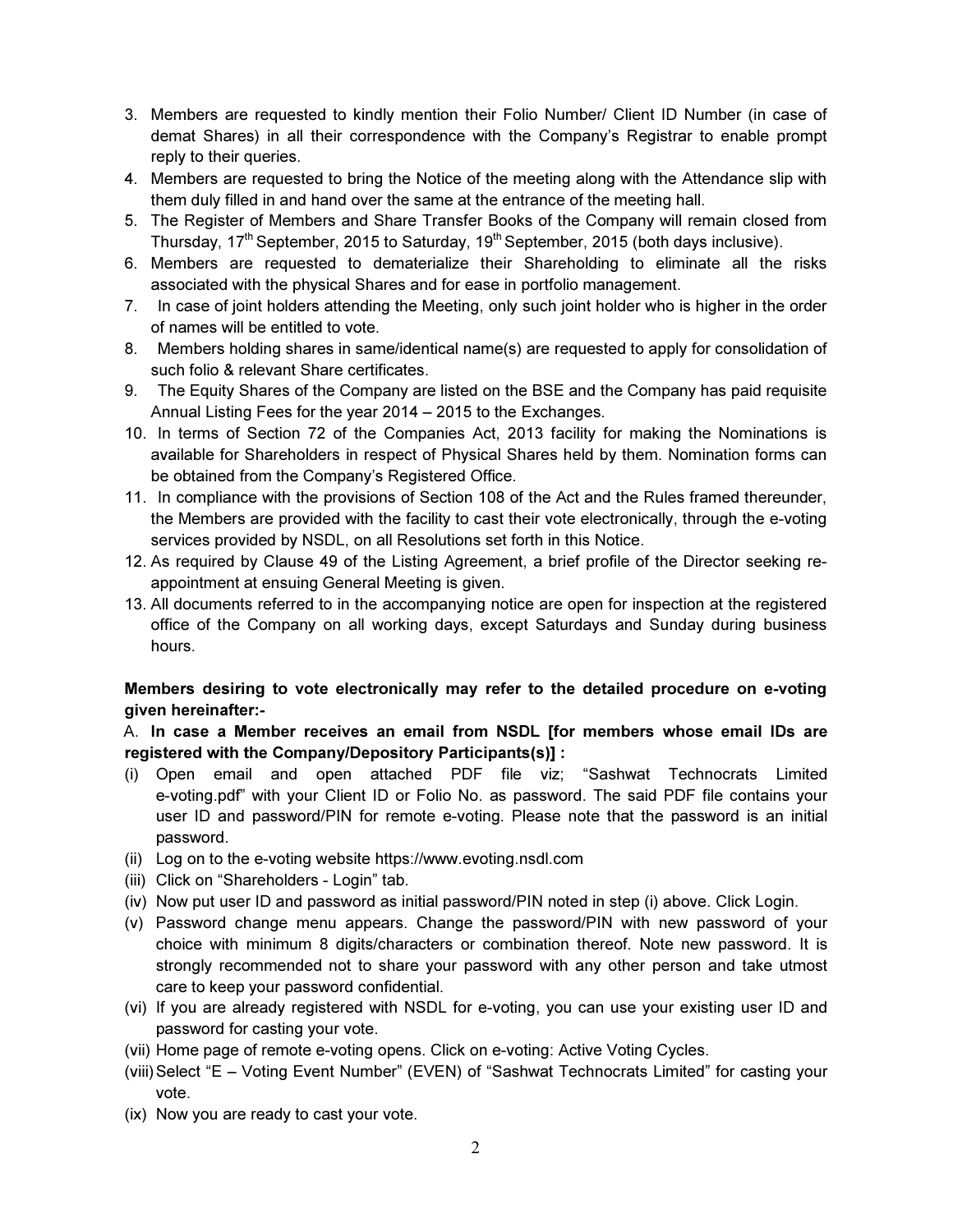- (x) On the voting page, you will see "Resolution Description" and against the same "YES/NO" option for voting.
- (xi) Click on "Resolution File Link" if you wish to view the entire Resolution details.
- (xii) After selecting the Resolution you have decided to vote on, cast your vote by selecting appropriate option and click "Submit" and also "Confirm" when prompted.
- (xiii) Upon confirmation, the message "Vote cast successfully" will be displayed.
- (xiv) Once you have "Confirmed" your vote on the Resolution, you will not be allowed to modify your vote.
- (xv) You can also take print of the voting done by you by clicking on "Click here to Print" option on the voting page.
- (xvi) Institutional Shareholders (i.e. other than individuals, HUF, NRI etc.) are required to send scanned copy (PDF/JPG Format) of the relevant Board Resolution/ Authority letter etc. together with attested specimen signature of the duly authorized signatory(ies) who are authorized to vote, to the Scrutinizer through e-mail to avani@sara-india.com with a copy marked to evoting@nsdl.co.in

### B. In case a Member receives physical copy of the Notice of AGM (Physical copy of the notice is been sent to all the Members of the Company)

- (i) Initial password is provided as below/at the bottom of the Attendance Slip for the AGM
- (ii) Please follow all steps from Sr. No. (ii) to Sr. No. (xv) mentioned in point (A) above, to cast vote.
- 14. Voting at AGM: The Members who have not cast their vote by E-Voting can exercise their voting rights at the AGM. The Company will make arrangements of Ballot Papers in this regards at the AGM Venue.
- 15. The Members who have cast their vote by E-Voting prior to the AGM may also attend the AGM but shall not be entitled to cast their vote again.

#### General Instruction

- 1. The voting period begins on 26<sup>th</sup> September, 2015 at 09.00 A.M. and ends on 29th September, 2015 at 05.00 P.M. During this period Shareholders' of the Company, holding shares either in physical form or in dematerialized form, as on the cut-off date of 23<sup>rd</sup> September, 2015 may cast their vote electronically. The e-voting module shall be disabled by NSDL for voting thereafter.
- 2. In case of any queries, you may refer the Frequently Asked Questions (FAQs) for Members and e-voting user manual for Members available under the "Downloads" section of www.evoting.nsdl.com or call on toll free no.: 1800-222-990.
- 3. You can also update your Mobile No. and E-mail ID in the user profile details of the folio which may be used for sending future communication(s).
- 4. The voting rights of Members shall be in proportion to their Share in the paid up Equity Share Capital of the Company as on the cut-off date of 23<sup>rd</sup> September, 2015.
- 5. Any person, who acquires Shares of the Company and becomes a Member of the Company after dispatch of the notice and holding Shares as of the cut-off date of  $23<sup>rd</sup>$  September, 2015 may contact to the Company's Registrar, M/s Purva Sharegistry (India) Private Limited.
- 6. Ms. Avani Suresh Popat, Practicing Company Secretary has been appointed as the Scrutinizer to scrutinize the e-voting process (including the Ballot Form received from the Members who do not have access to the e-voting process) in a fair and transparent manner.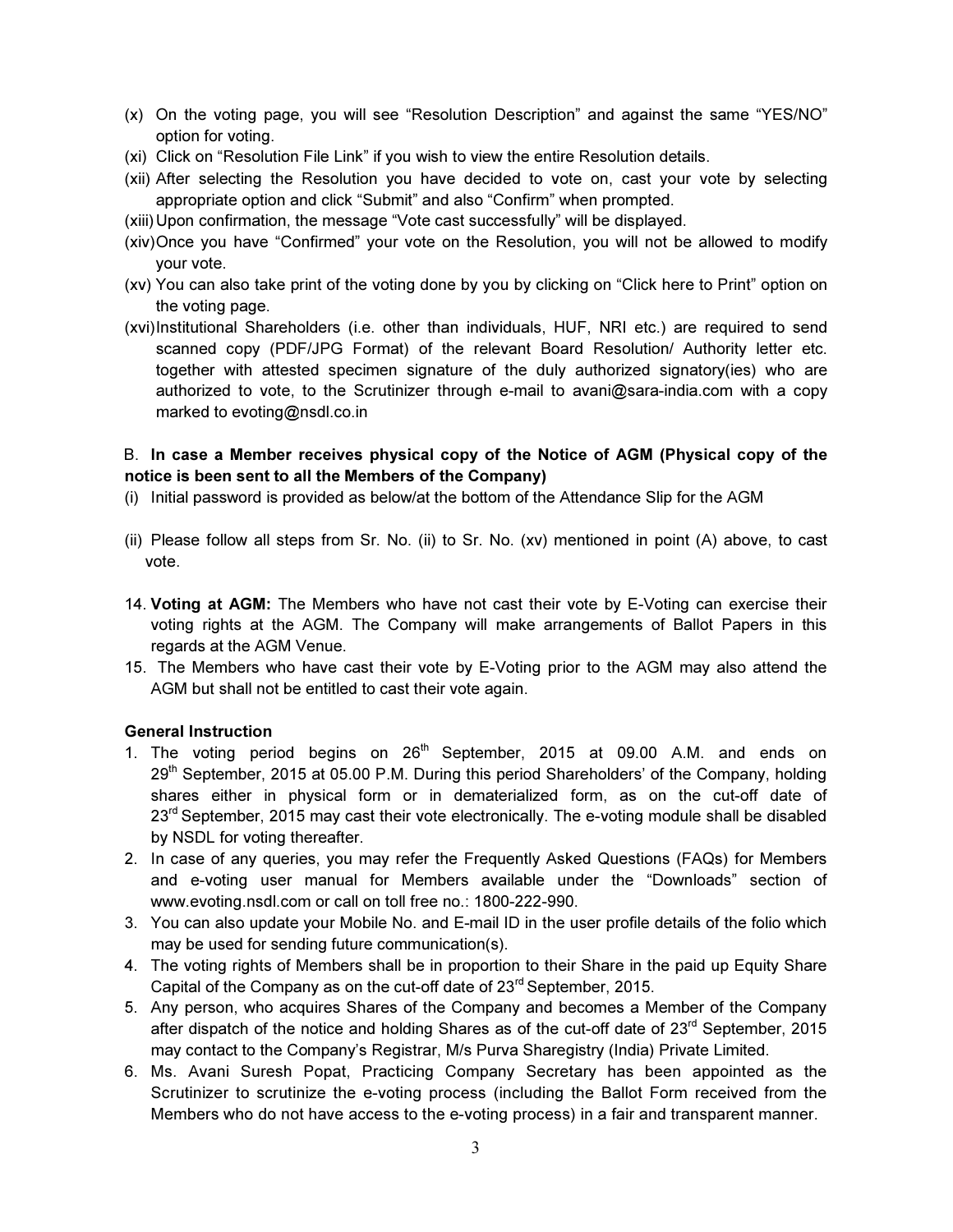- 7. Members who do not have access to e-voting facility may send duly completed Ballot Form (enclosed with the Annual Report) so as to reach the Scrutinizer appointed by the Board of Directors of the Company, Ms. Avani S. Popat, Practicing Company Secretary, (Membership No. ACS 27774) at 202,  $2<sup>nd</sup>$  Floor, May Building, 297/299/301, Princess Street, Near Marine Lines Flyover, Mumbai – 400 002 of the Company not later than 29<sup>th</sup> September, 2015 by 5.00 p.m. IST. Ballot Form received after this date will be treated as invalid. A Member can opt for only one mode of voting i.e. either through e-voting or by Ballot. If a Member casts votes by both modes, then voting done through e-voting shall prevail and Ballot shall be treated as invalid.
- 8. The Scrutinizer shall, immediately after the conclusion of voting at the General Meeting, first count the votes at the meeting, thereafter unblock the votes in the presence of at least two witnesses not in the employment of the Company and make a Consolidated Scrutinizer's Report of the total votes cast in favour or against, if any, to the Chairman of the Company not later than 3 days of conclusion of the Meeting.
- 9. The results declared along with the Scrutinizer's Report shall be placed on the website of NSDL within two days of the passing of the Resolutions at the 39<sup>th</sup> AGM of the Company on 30<sup>th</sup> September, 2015 and communicated to the BSE Limited, where the Shares of the Company are listed and shall also be placed on the Website of the Company.

# By order of the Board of Directors Sashwat Technocrats Limited

Place: Mumbai **Rohit Doshi** Rohit Doshi Date: 28.08.2015 (Chairman)

Sd/- (DIN No. 03065137)

Information required to be furnished under provisions of the Companies Act, 2013 and the Listing Agreement in respect of Directors sought to be re-appointed:

| DIN No.                                      | 03065137                                        |
|----------------------------------------------|-------------------------------------------------|
| Name of Director                             | Rohit Doshi                                     |
| Age                                          | 50                                              |
| Date of Appointment                          | 12.02.2011                                      |
| Qualification                                | Graduation                                      |
| <b>Expertise in Specific Functional Area</b> | 25 years of experience in Textile manufacturing |
| Executive & Non-Executive Director           | Non - Executive Director                        |
| <b>Promoter Group</b>                        | Yes                                             |
| Independent Director                         | No                                              |
| <b>Other Directorships</b>                   | 1. Singhal Merchandise (India) Private Limited  |
| Chairman/Member of Committees of the         | None                                            |
| Boards of which he is a Director             |                                                 |
| Shareholding in the Company                  | 0                                               |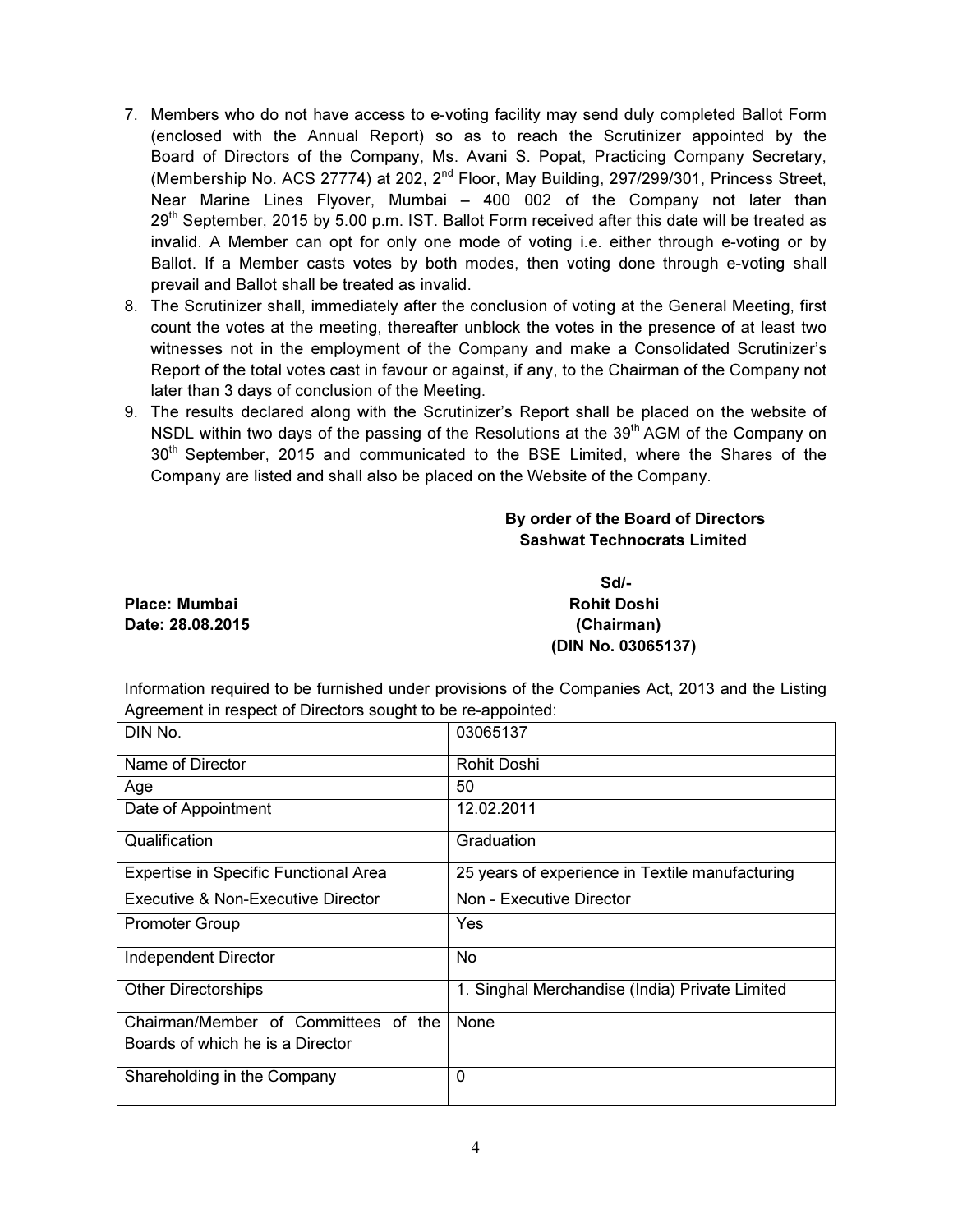# DIRECTOR'S REPORT

#### Dear Members,

Your Directors are pleased to present Annual Report and the Company's Audited Accounts for the financial year ended March 31, 2015.

# 1. FINANCIAL RESULTS: (Rs. in Lakhs)

| I. FINANUIAL REJULIJ.    |         | (RS. III LANIS) |
|--------------------------|---------|-----------------|
| <b>Particulars</b>       | 2014-15 | $2013 - 2014$   |
| Sales & other Income     | 0.05    | 10.35           |
| Expenditure              | 3.95    | 10.73           |
| Profit/(Loss) before tax | (3.90)  | (0.38)          |
| Tax                      |         | 2.60            |
| Profit/(Loss) after tax  | (3.90)  | (2.98)          |

#### 2. OPERATIONS:

The total income for the year under review was Rs. 4,956/- as compared to Rs. 10,35,000/- in the previous year. The Company has incurred a loss of Rs. 3,89,711/- as compared to Rs. 2,98,053/ in the previous year.

#### 3. DIVIDEND:

Your Directors have not recommended any dividend for the financial year 2014-15.

### 4. DEPOSITS:

Details relating to Deposits:

- a. Accepted during the year: NIL
- b. Remained unpaid or unclaimed as at the end of the year NIL
- c. Default in repayment of deposits or payment of interest thereon during the year Not Applicable
- d. Deposits not in compliance with the provisions of the Companies Act, 2013 NIL

#### 5. DIRECTORS:

Mr. Rohit Doshi (DIN No. 03065137) retires by rotation at the forthcoming Annual General Meeting and has offered himself for re – appointment.

#### COMPOSITION OF THE BOARD

The present composition of the Board of the Company is as follows:

| Sr. | <b>Name of Director</b>        | <b>Designation</b>         | Category                    |
|-----|--------------------------------|----------------------------|-----------------------------|
| No. |                                |                            |                             |
|     | Mr. Rohit Doshi                | Chairman/<br>Non-executive | Promoter                    |
|     |                                | Director                   |                             |
|     | Mr. Isaac Soundrapandian Nadar | Non-executive Director     | Non Promoter                |
| 3   | Mr. Manish Jakhalia            | Non-executive Director     | <b>Independent Director</b> |

#### MEETINGS OF THE BOARD:

During the Financial Year 2014-15, five Board Meetings were held on the following dates: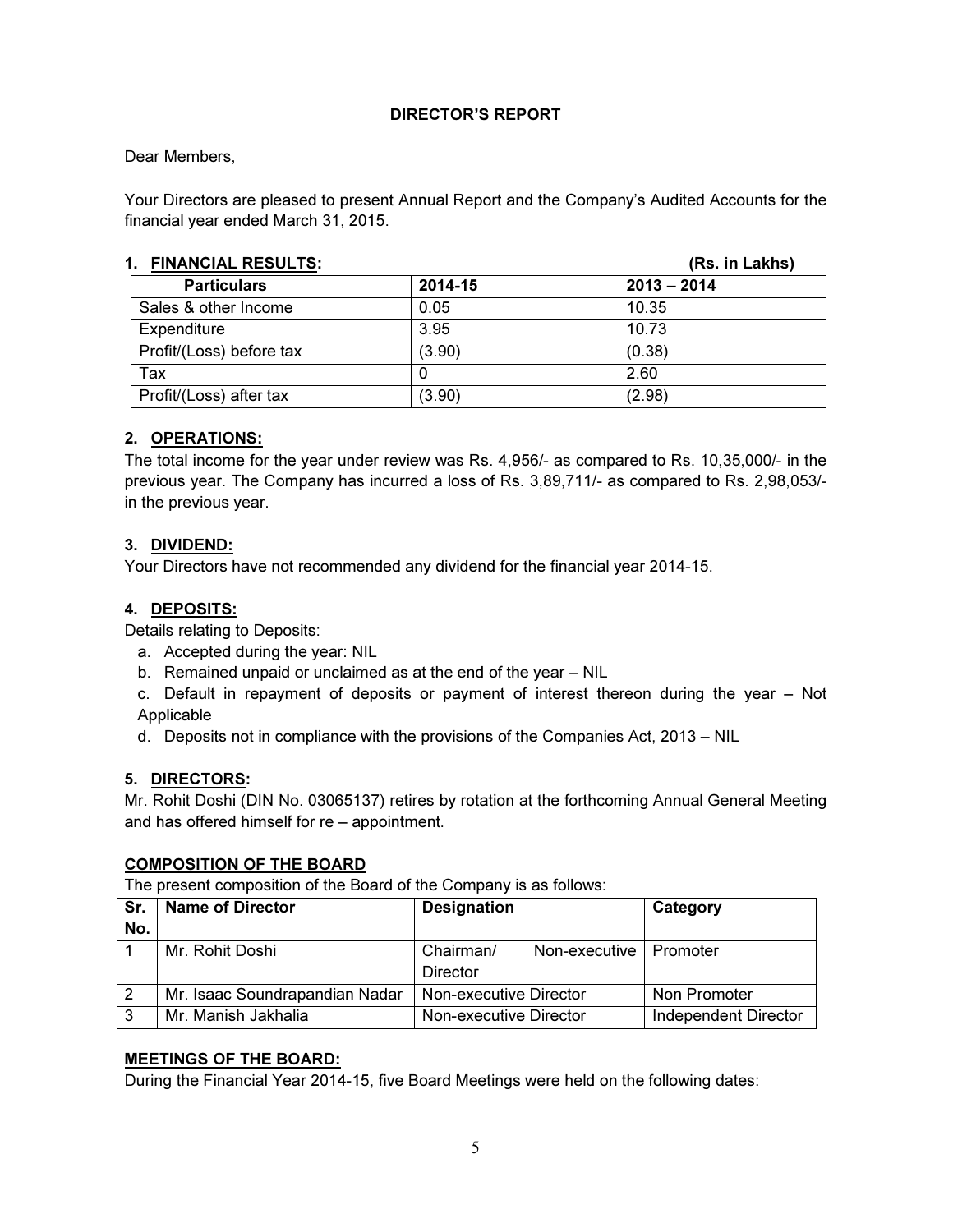$30<sup>th</sup>$  May, 2014, 14<sup>th</sup> August, 2014, 2<sup>nd</sup> September, 2014, 14<sup>th</sup> November, 2014 and 13<sup>th</sup> February, 2015

# DECLARATION BY INDEPENDENT DIRECTORS:

The Company has received necessary declaration from its Independent Director under Section 149 (7) of the Companies Act, 2013 that he meets the criteria of independence laid down in Section 149 (6) of the Companies Act, 2013.

### COMMITTEES OF THE BOARD:

Board has constituted the following three Committees:

- 1. Audit Committee
- 2. Nomination & Remuneration Committee
- 3. Stakeholders Relationship Committee

#### 1) Audit Committee:

Audit Committee has been constituted to evaluate and oversee financial reporting processes, review the financial statements, quarterly, half yearly/annual financial results, adequacy of internal control systems, discussions with the Auditors on any significant findings, etc.

#### Composition of the Audit Committee

| Name of Member                 | <b>Designation</b> | Executive,<br>Non - Executive<br>Independent |
|--------------------------------|--------------------|----------------------------------------------|
| Mr. Manish Jakhalia            | Chairman           | <b>Independent Director</b>                  |
| Mr. Rohit Doshi                | Member             | Non-executive Director                       |
| Mr. Isaac Soundrapandian Nadar | Member             | Non-executive Director                       |

The Committee met four times during the year on the following dates:  $30<sup>th</sup>$  May, 2014,  $14<sup>th</sup>$  August, 2014, 14<sup>th</sup> November, 2014 and 13<sup>th</sup> February, 2015

#### 2) Nomination & Remuneration Committee (Formerly known as Remuneration Committee)

The Nomination and Remuneration Committee has been constituted to review and to recommend the remuneration payable to the Executive Directors and Senior Management of the Company.

| Name of Member                 | <b>Designation</b> | Executive,<br>Non - Executive<br>Independent |
|--------------------------------|--------------------|----------------------------------------------|
| Mr. Manish Jakhalia            | Chairman           | <b>Independent Director</b>                  |
| Mr. Rohit Doshi                | Member             | Non-executive Director                       |
| Mr. Isaac Soundrapandian Nadar | Member             | Non-executive Director                       |

The Remuneration Policy of the Company envisages as follows:

- 1. Remuneration to Directors, Key Managerial Personnel and senior management involves a balance between fixed and incentive pay reflecting short and long-term performance objectives appropriate to the working of the company and its goals.
- 2. Formulation of the criteria for determining qualifications, positive attributes and independence of a director and recommend to the Board a policy, relating to the remuneration of the directors, key managerial personnel and other employees;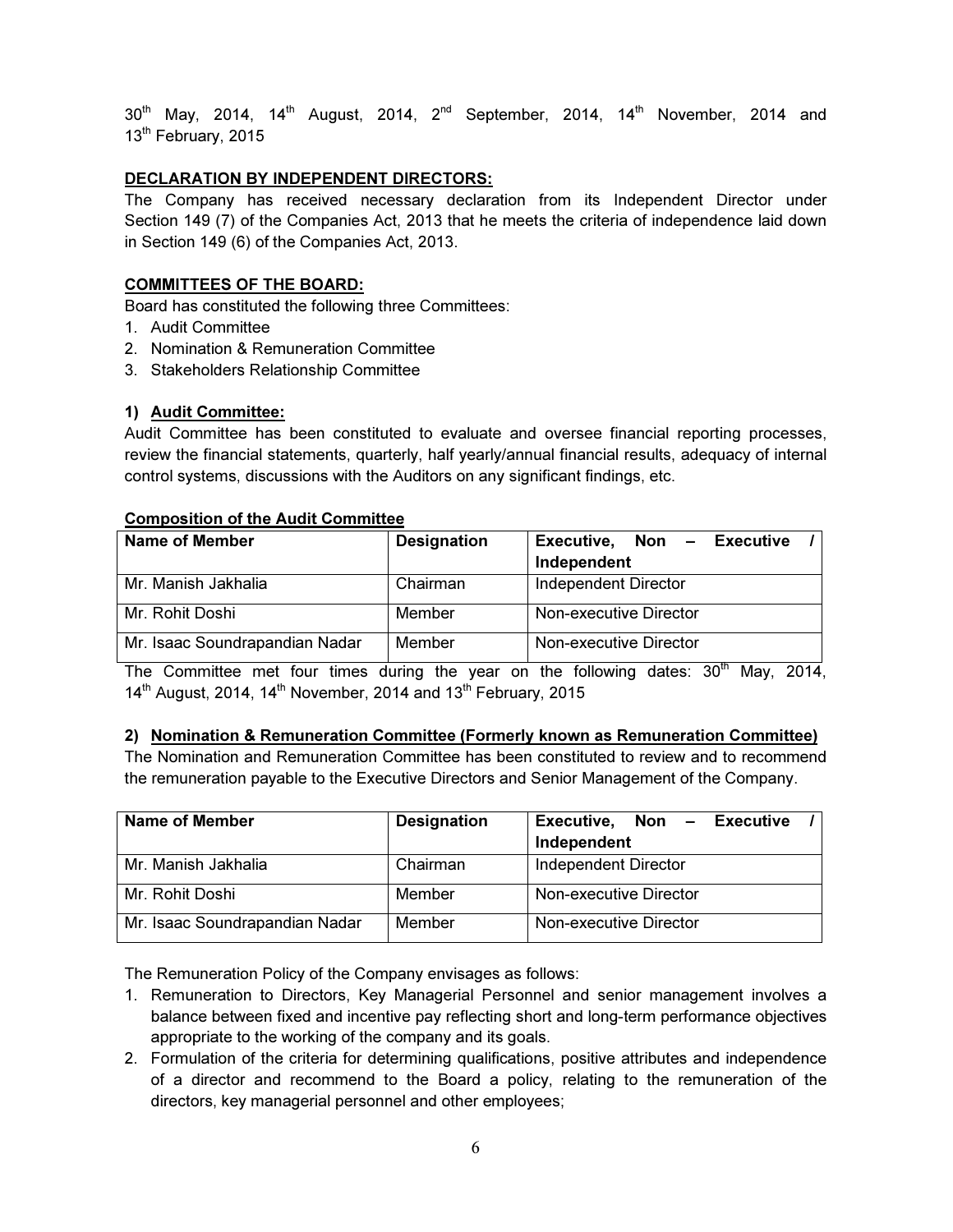- 3. Formulation of criteria for evaluation of Independent Directors and the Board;
- 4. Devising a policy on Board diversity;
- 5. Identifying persons who are qualified to become directors and who may be appointed in senior management in accordance with the criteria laid down, and recommend to the Board their appointment and removal.

No Meeting of the Committee has been held during the year.

### 3) Stakeholders Relationship Committee

The Stakeholders Relationship Committee has been constituted specifically to look into the redressal of the grievances of the security holders of the Company.

| Name of Member                                      | <b>Designation</b> | Non –<br>Executive,<br>Executive |  |  |  |
|-----------------------------------------------------|--------------------|----------------------------------|--|--|--|
|                                                     |                    | Independent                      |  |  |  |
| Mr. Manish Jakhalia                                 | Chairman           | Independent Director             |  |  |  |
| Mr. Rohit Doshi<br>Non-executive Director<br>Member |                    |                                  |  |  |  |
| Mr. Isaac Soundrapandian Nadar                      | Member             | Non-executive Director           |  |  |  |

#### Constitution and terms of reference of the Committee:

The Committee met four times during the year on the following dates:  $30<sup>th</sup>$  May, 2014,  $14<sup>th</sup>$  August, 2014, 14<sup>th</sup> November, 2014 and 13<sup>th</sup> February, 2015

# VIGIL MECHANISM

The Company has established a Vigil Mechanism for enabling the Directors and Employees to report genuine concerns. The Vigil Mechanism provides for (a) adequate safeguards against victimization of persons who use the Vigil Mechanism; and (b) direct access to the Chairperson of the Audit Committee of the Board of Directors of the Company in appropriate or exceptional cases. The Audit Committee of the Board has been entrusted with the responsibility of overseeing the Vigil Mechanism.

#### BOARD EVALUATION

The Company has devised a Policy for performance evaluation of Independent Directors, Board, Committees and other individual Directors. The Nomination and Remuneration Committee of the Board is entrusted with the responsibility in respect of the same. The Committee studies the practices prevalent in the industry and advises the Board with respect to evaluation of Board members. On the basis of the recommendations of the Committee, the Board carries an evaluation of its own performance and that of its Committees and individual Directors.

#### DETAILS OF REMUNERATION TO DIRECTORS

No remuneration has been paid to any Directors during the year under review and there are no permanent employees in the Company.

# 6. STATUTORY AUDITOR'S

The present Statutory Auditors of the Company, M/s S A R A & Associates, Chartered Accountants, were appointed as Statutory Auditors of the Company at the previous Annual General Meeting of the Company to hold office till the conclusion of the 43<sup>rd</sup> Annual General Meeting to be held in the year 2019, subject to ratification of their appointment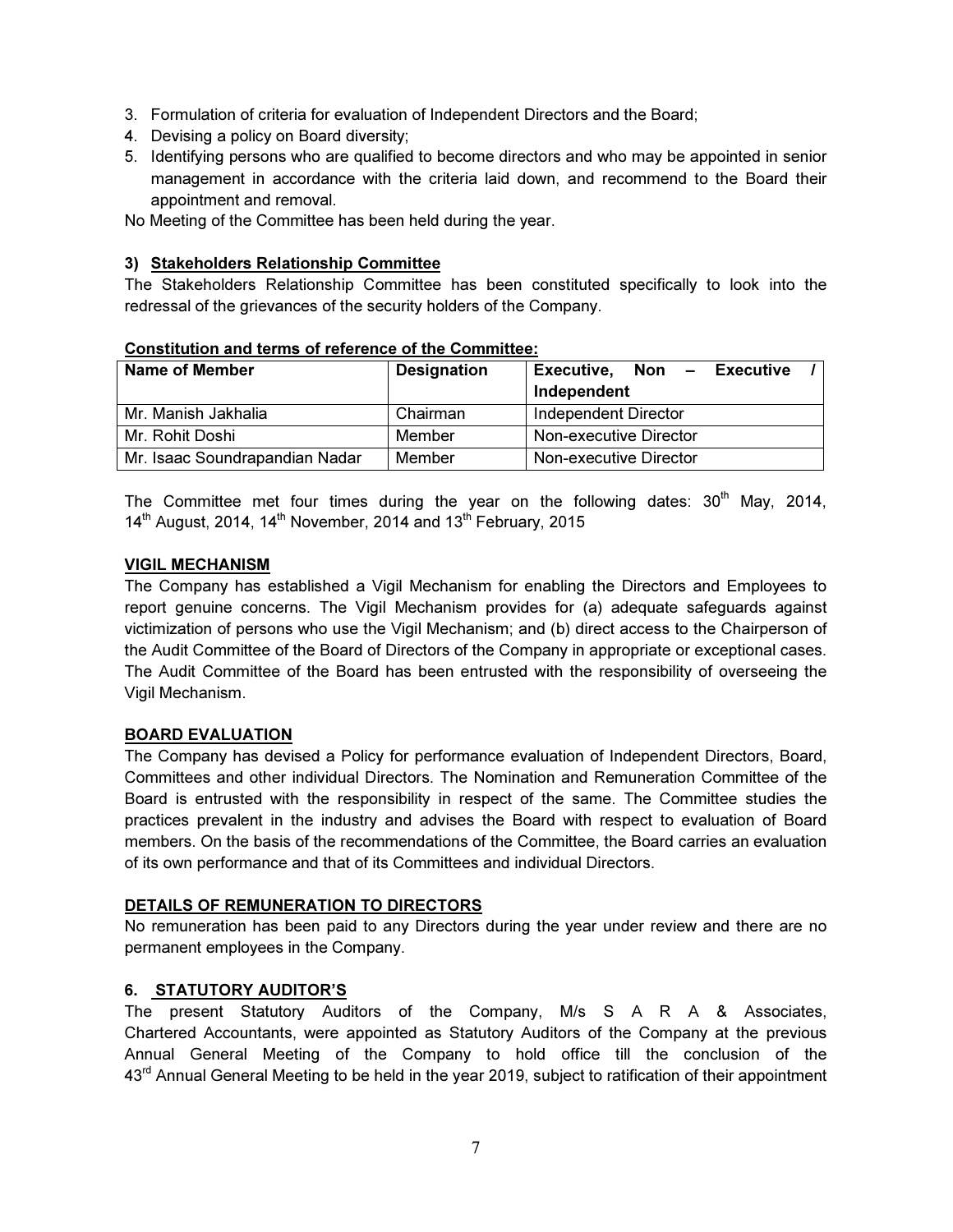by Members at every Annual General Meeting. Your Directors have proposed ratification of their appointment at the forthcoming Annual General Meeting.

The Notes on financial statement referred to in the Auditors' Report are self-explanatory and do not call for any further comments. The Auditors' Report does not contain any qualification, reservation or adverse remark.

# 7. SECRETARIAL AUDITORS:

Ms. Avani S. Popat, Practicing Company Secretary has been appointed as the Secretarial Auditor of the Company for Financial Year 2014-15. The Secretarial Audit Report issued by her has been attached herewith as Annexure A.

| Sr.          | <b>Auditors Remark</b>                       | Managements reply/ clarification            |
|--------------|----------------------------------------------|---------------------------------------------|
| No.          |                                              |                                             |
| $\mathbf{1}$ | The Company has not appointed any Key        | The Company is in process of appointment of |
|              | Managerial Personnel in the Company and      | Key Managerial Personnel in the Company     |
|              | is in non compliance with the provisions in  |                                             |
|              | respect thereto                              |                                             |
| 2            | The composition of the Board and its         | As replied in point 1 above                 |
|              | Committees is not as required under the      |                                             |
|              | provisions of the Companies Act, 2013 as     |                                             |
|              | also the Listing Agreement entered into with |                                             |
|              | <b>Stock Exchanges</b>                       |                                             |
| 5            | The Company does not have an operational     | The Website is under development            |
|              | Website                                      |                                             |

# 8. EXTRACT OF ANNUAL RETURN:

The Extract of Annual Return in Form MGT - 9 in accordance with the provisions of Section 134 (3) (a) of the Companies Act, 2013 is attached herewith as Annexure B.

# 9. PARTICULARS OF LOANS, GUARANTEES OR INVESTMENTS:

Particulars of loans, guarantees given and investments made during the year are provided in the financial statements forming part of this Annual Report.

# 10. RELATED PARTY TRANSACTION:

Company has not entered into any transaction with related parties during the year under review.

# 11. INTERNAL FINANCIAL CONTROL:

The Board has adopted the policies and procedures for ensuring the orderly and efficient conduct of its business, including adherence to the Company's policies, the safeguarding of its assets, the prevention and detection of frauds and errors, the accuracy and completeness of the accounting records and the timely preparation of reliable financial disclosures.

# 12. ENERGY CONVERSATION, TECHNOLOGY ABSORPTION, FOREIGN EXCHANGE EARNINGS AND OUTGO:

The information required under section 134 (3) (m) of the Companies Act, 2013, read with Rule 8 Companies (Accounts) Rules, 2014 is not applicable in case of the Company. There are no foreign exchange earnings and outgoes in the Company.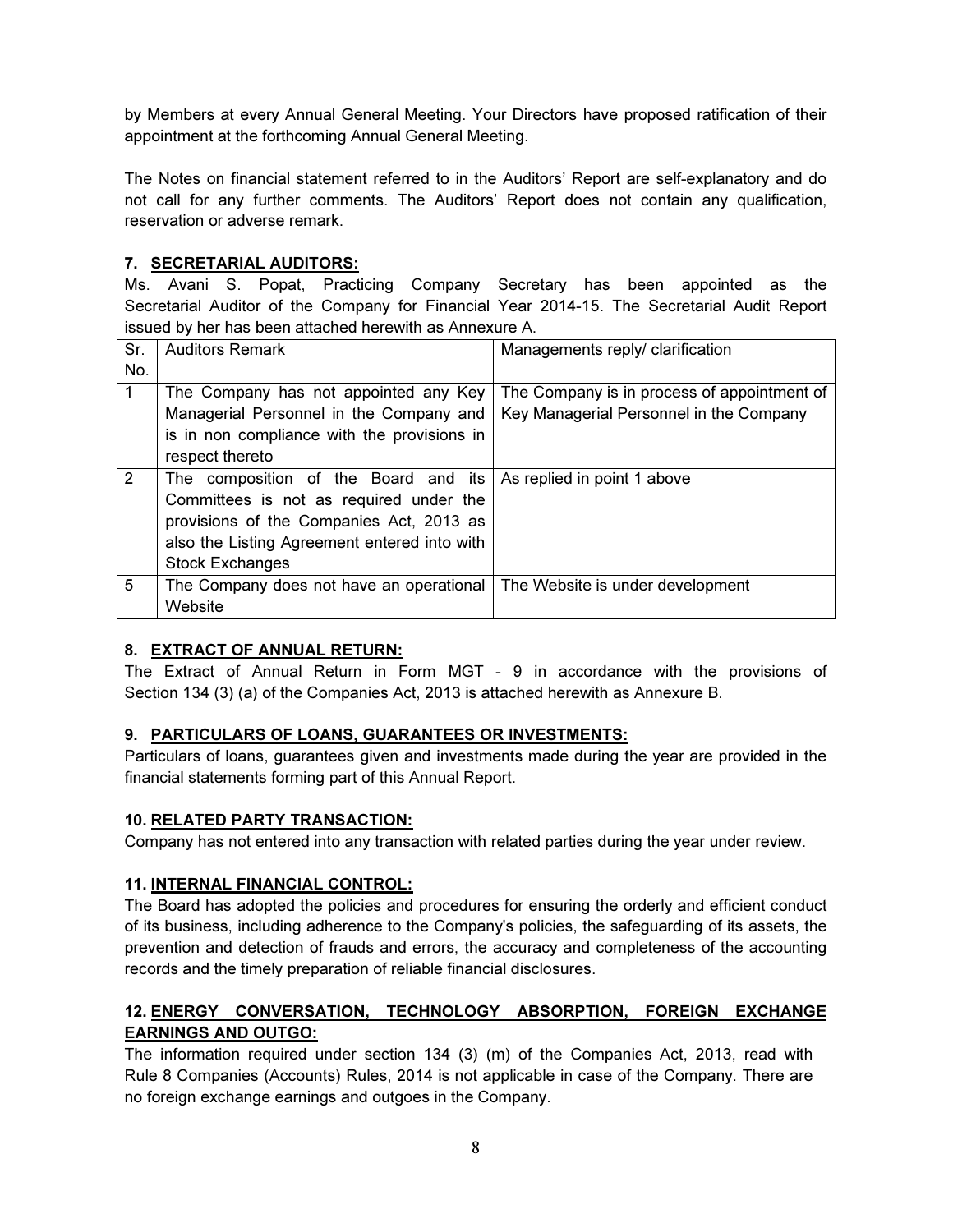### 13. RISK MANAGEMENT POLICY:

Your Company recognizes that risk is an integral part of business and is committed to managing the risks in a proactive and efficient manner. Your Company periodically assesses risks in the internal and external environment and takes all measures necessary to effectively deal with incidences of risk.

# 14. DIRECTOR'S RESPONSIBILITY STATEMENT:

In compliance to the requirements of Section 134 (3) (c) of the Companies Act, 2013, your Directors confirm that:

a. The Company has followed the applicable accounting standards in the preparation of the Annual Accounts and there has been no material departure.

b. That the Directors had selected such accounting policies and applied them consistently and made judgments and estimates that are reasonable and prudent so as to give a true and fair view of the state of affairs of the Company at the end of the financial year and of the profit or loss of the Company for that period.

c. That the Directors had taken proper and sufficient care for the maintenance of adequate accounting records in accordance with the provisions of this act for safeguarding the assets of the Company and for preventing and detecting fraud and other irregularities.

d. That the Directors had prepared the annual accounts on a going concern basis.

e. That the Directors had laid down internal financial control which are adequate and were operating effectively;

f. That the Directors had devised proper systems to ensure compliance with provisions of all applicable laws and that such systems were adequate and operating effectively.

# 15. DETAILS OF SUBSIDIARY, JOINT VENTURE AND ASSOCIATE COMPANY:

The Company does not have any Subsidiary, Joint Venture or Associate Company.

#### 16. ACKNOWLEDGEMENTS:

The Board of Directors expresses their deep gratitude for the co – operation and support extended to your Company by its customers, suppliers, Bankers and various Government agencies. Your Directors also place on record the commitment and involvement of the employees at all levels and looks forward to their continued co – operation.

# By order of the Board of Directors Sashwat Technocrats Limited

Place: Mumbai Rohit Doshi Date: 28.08.2015 (Director)

Sd/- (DIN No. 03065137)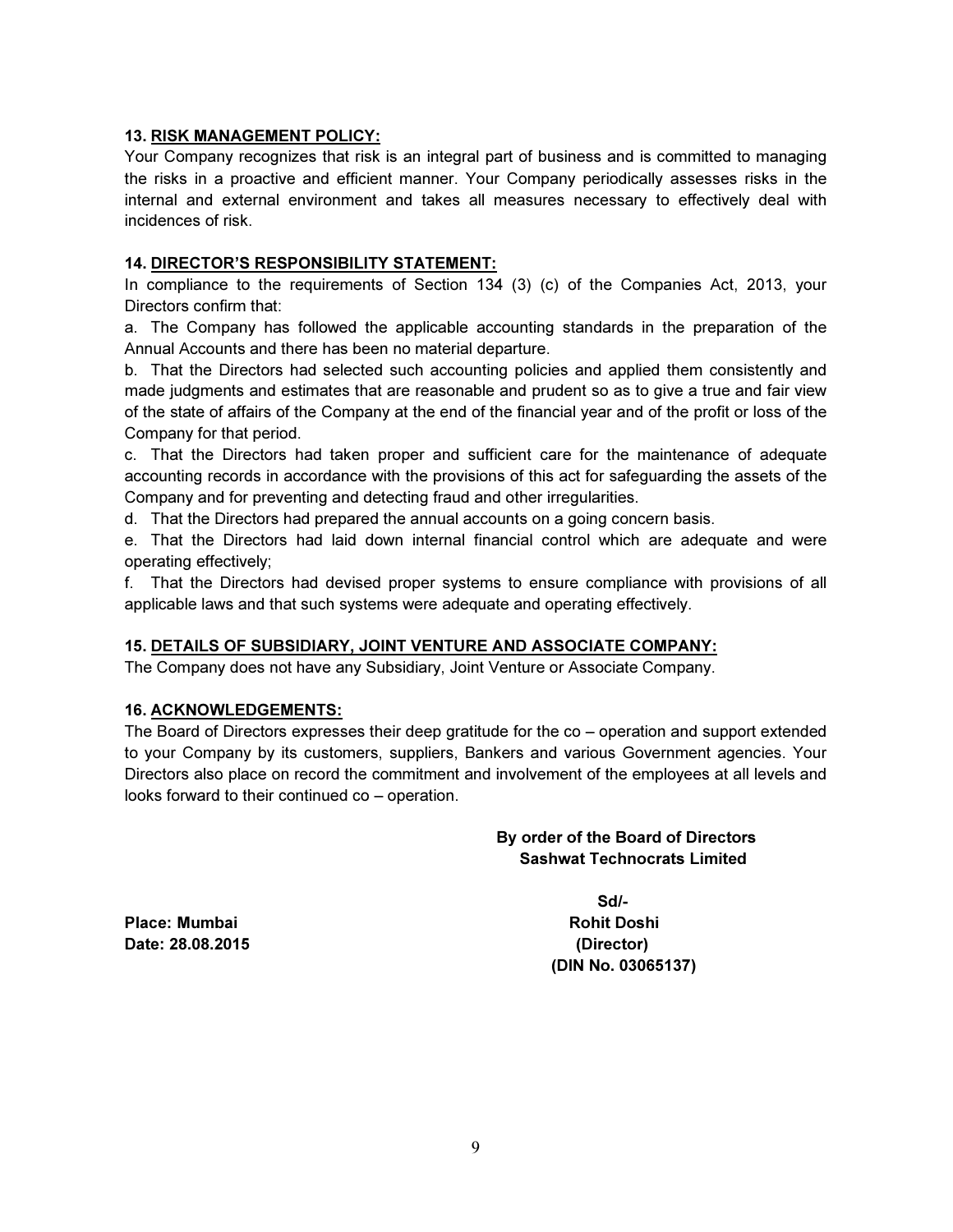#### Annexure - A

# Form No. MR-3 SECRETARIAL AUDIT REPORT

FOR THE FINANCIAL YEAR ENDED 2014-15

[Pursuant to Section 204(1) of the Companies Act, 2013 and rule No.9 of the Companies (Appointment and Remuneration of Managerial Personnel) Rules, 2014]

To,

The Members,

Sashwat Technocrats Limited

I have conducted the Secretarial Audit of the compliance of applicable statutory provisions and the adherence to good corporate practices by M/s Sashwat Technocrats Limited (hereinafter called the Company). Secretarial audit was conducted in a manner that provided me a reasonable basis for evaluating the corporate conducts/statutory compliances and expressing my opinion thereon.

Based on my verification of the books, papers, minute books, forms and returns filed and other records maintained by the Company and also the information provided by the Company, its officers, agents and authorized representatives during the conduct of secretarial audit, I hereby report that in my opinion, the Company has, during the audit period covering the financial year ended on 31<sup>st</sup> March, 2015 complied with the statutory provisions listed hereunder and also that the Company has proper Board-processes and compliance-mechanism in place to the extent, in the manner and subject to the reporting made hereinafter:

I have examined the books, papers, minute books, forms and returns filed and other records maintained by the Company for the financial year ended on 31<sup>st</sup> March, 2015 according to the provisions of:

1. The Companies Act, 2013 (the Act) and the rules made thereunder;

2. The Securities Contracts (Regulation) Act, 1956 ('SCRA') and the rules made thereunder;

3. The Depositories Act, 1996 and the Regulations and Bye-laws framed thereunder;

4. Foreign Exchange Management Act, 1999 and the Rules and Regulations made thereunder to the extent of Foreign Direct Investment, Overseas Direct Investment and External Commercial Borrowings;

5. The following Regulations and Guidelines prescribed under the Securities and Exchange Board of India Act, 1992 ('SEBI Act')

a. The Securities and Exchange Board of India (Substantial Acquisition of Shares and Takeovers) Regulations, 2011;

b. The Securities and Exchange Board of India (Prohibition of Insider Trading) Regulations, 1992;

c. The Securities and Exchange Board of India (Issue of Capital and Disclosure Requirements) Regulations, 2009;

d. The Securities and Exchange Board of India (Employee Stock Option Scheme and Employee Stock Purchase Scheme) Guidelines, 1999;

e. The Securities and Exchange Board of India (Issue and Listing of Debt Securities) Regulations, 2008;

f. The Securities and Exchange Board of India (Registrars to an Issue and Share Transfer Agents) Regulations, 1993 regarding the Companies Act and dealing with client;

g. The Securities and Exchange Board of India (Delisting of Equity Shares) Regulations, 2009; and

h. The Securities and Exchange Board of India (Buyback of Securities) Regulations, 1998;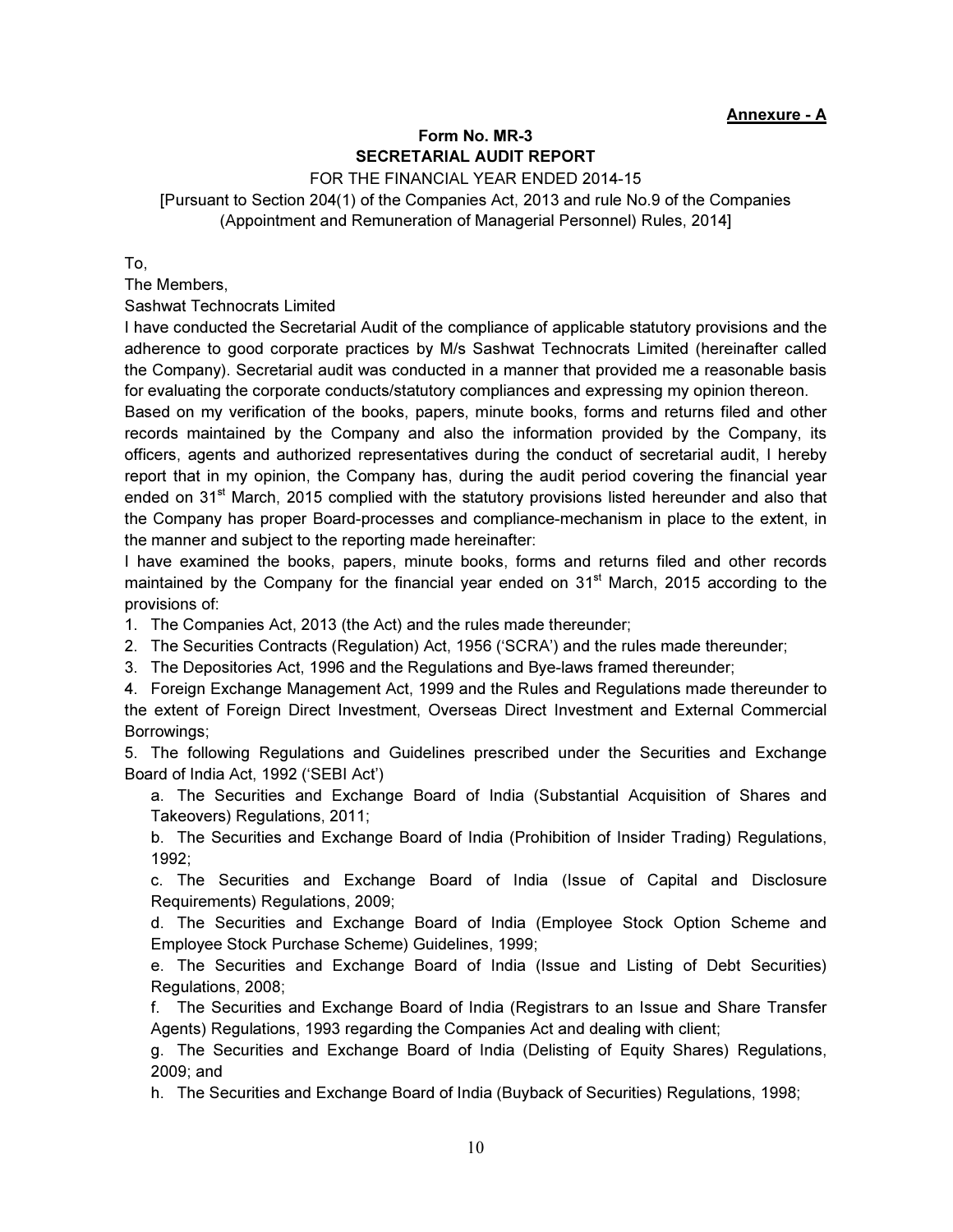I have also examined compliance with the applicable clauses of the following:

- i. Secretarial Standards issued by The Institute of Company Secretaries of India (Not notified hence not applicable to the Company during the audit period).
- ii. The Listing Agreement entered into by the Company with the BSE Limited (BSE);

During the period under review the Company has complied with the provisions of the Act, Rules, Regulations, Guidelines, Standards, etc. mentioned above, subject to the following:

- a) The Company has not appointed any Key Managerial Personnel in the Company and is in non compliance with the provisions in respect thereto;
- b) The composition of the Board and its Committees is not as required under the provisions of the Companies Act, 2013 as also the Listing Agreement entered into with Stock Exchanges;
- c) The Company does not have an operational Website.

#### I further report that:

The composition of the Board and its Committees is not as required under the provisions of the Companies Act, 2013 as also the Listing Agreement entered into with Stock Exchanges. No changes have taken place in the composition of the Board of Directors during the period under review, except that the tenure of appointment of Mr. Manish Jakhalia, Independent Director was fixed at the previous Annual General Meeting.

Adequate notice is given to all Directors to schedule the Board Meetings, agenda and detailed notes on agenda were sent at least seven days in advance, and a system exists for seeking and obtaining further information and clarifications on the agenda items before the meeting and for meaningful participation at the meeting.

All decisions at Board Meetings and Committee Meetings are carried out unanimously as recorded in the Minutes of the Meetings of the Board of Directors or Committee of the Board, as the case may be.

#### I further report that:

There are adequate systems and processes in the Company commensurate with the size and operations of the Company to monitor and ensure compliance with applicable laws, rules, regulations and guidelines.

#### I further report that:

The compliance by the Company of applicable financial laws, like Direct and Indirect tax laws, has not been reviewed in this Audit since the same have been subject to review by statutory financial audit and other designated professionals.

#### I further report that during the audit period:

There were no specific events/ actions in pursuance of the above referred laws, rules, regulations, guidelines, standards etc., having a major bearing on the Company's affairs.

Place: Mumbai Avani S. Popat Date: 28.08.2015 **Date: 28.08.2015** ACS No.: 27774

Sd/- Solid Solid Solid Solid Solid Solid Solid Solid Solid Solid Solid Solid Solid Solid Solid Solid Solid Sol C P No.:10923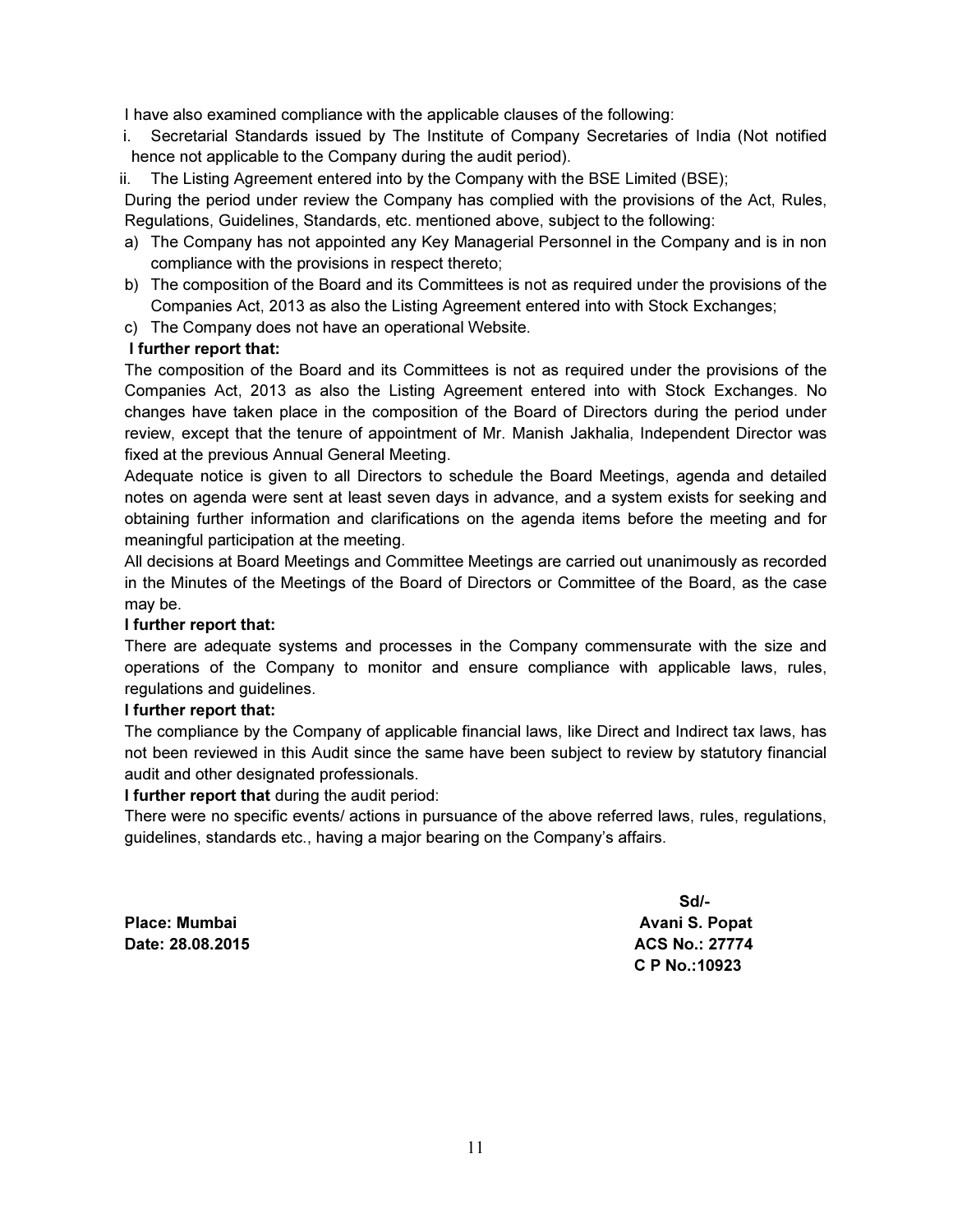#### INDEPENDENT AUDITOR'S REPORT

# To The Members, SASHWAT TECHNOCRATS LTD. (Formerly known as Zenzy Technocrats Limited)

#### Report on the Financial Statements

We have audited the accompanying financial statements of SASHWAT TECHNOCRATS LTD. (Formerly Known as Zenzy Technocrats Limited) ("the Company"), which comprise the Balance Sheet as at March 31, 2015, the Statement of Profit and Loss and Cash Flow Statement for the year then ended, and a summary of significant accounting policies and other explanatory information .

#### Management's Responsibility for the Financial Statements

The management and Board of Directors of the Company are responsible for the matters stated in Section 134(5) of the Companies Act, 2013 ('the act') with respect to the preparation of these financial statements that give a true and fair view of the financial position, financial performance and cash flows of the Company in accordance with the accounting principles generally accepted in India, including the Accounting Standards specified under Section 133 of the Act, read with rule 7 of Companies (Accounts) Rules, 2014. This responsibility includes maintenance of adequate accounting records in accordance with the provisions of the Act for safeguarding the assets of the Company and for preventing and detecting frauds and other irregularities; selection and application of appropriate accounting policies; making judgments and estimates that are reasonable and prudent; design, implementation and maintenance of adequate internal financial controls, that are operating effectively for ensuring the accuracy and completeness of the accounting records, relevant to the preparation and presentation of the financial statements that give a true and fair view and are free from material misstatement, whether due to fraud or error.

#### Auditor's Responsibility

Our responsibility is to express an opinion on these financial statements based on our audit. We have taken into account the provisions of the Act, the accounting and auditing standards and matters which are required to be included in the audit report under the provisions of the Act and the Rules made there under. We conducted our audit in accordance with the Standards on Auditing specified under Section 143(10) of the Act. Those Standards require that we comply with ethical requirements and plan and perform the audit to obtain reasonable assurance about whether the financial statements are free from material misstatement

An audit involves performing procedures to obtain audit evidence about the amounts and disclosures in the financial statements. The procedures selected depend on the auditor's judgment, including the assessment of the risks of material misstatement of the financial statements, whether due to fraud or error. In making those risk assessments, the auditor considers internal financial control relevant to the Company's preparation of the financial statements, that give a true and fair view, in order to design audit procedures that are appropriate in the circumstances, but not for the purpose of expressing an opinion on whether the Company has in place an adequate internal financial controls system over financial reporting and the operating effectiveness of such controls An audit also includes evaluating the appropriateness of accounting policies used and the reasonableness of the accounting estimates made by the Company's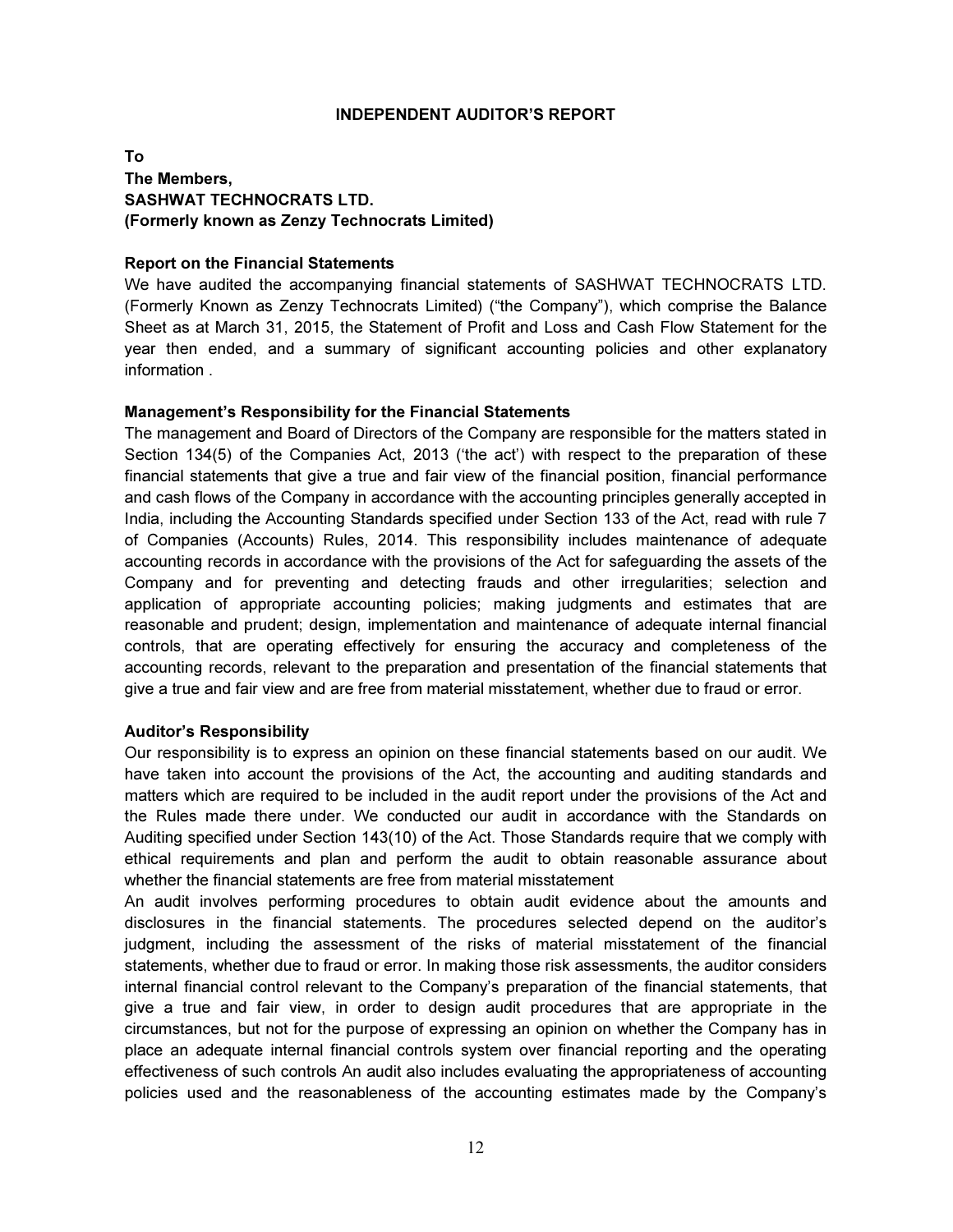management and Board of Directors, as well as evaluating the overall presentation of the financial statements.

We believe that the audit evidence we have obtained is sufficient and appropriate to provide a basis for our audit opinion.

# **Opinion**

- 1. In our opinion and to the best of our information and according to the explanations given to us, the aforesaid financial statements give the information required by the Act in the manner so required and give a true and fair view in conformity with the accounting principles generally accepted in India
	- a. In case of Balance Sheet, of the state of affairs of the Company as at march 31, 2015;
	- b. In case of the Statement of Profit & Loss Account, of the loss of Company for the year ended on that date;
	- c. In case of the Cash Flow Statement, of the Cash flow of the Company for the year ended on that date.

# Report on Other Legal and Regulatory Requirements

- 1. As required by the Companies (Auditor's Report) Order, 2015 ("the Order") issued by the Central Government of India in terms of sub-section (11) of section143 of the Act, we give in the Annexure a statement on the matters Specified in paragraphs 3 and 4 of the Order.
- 2. As required by section 143(3) of the Act, we further report that:

a) we have sought and obtained all the information and explanations which to the best of our knowledge and belief were necessary for the purpose of our audit;

b) in our opinion proper books of account as required by law have been kept by the Company so far as appears from our examination of those books;

c) the Balance Sheet, Statement of Profit and Loss, and Cash Flow Statement dealt with by this Report are in agreement with the books of account and company does not have any branch where separate accounting records are maintained;

d) in our opinion, the aforesaid financial statements comply with the applicable Accounting Standards specified under Section 133 of the Act, read with Rule 7 of the Companies (Accounts) Rules 2014

e) on the basis of written representations received from the directors as on March 31, 2015, and taken on record by the Board of Directors, none of the directors is disqualified as on March 31, 2015, from being appointed as a director in terms of Section 164(2) of the Act

f) In our opinion and to the best of our information and according to the explanations given to us, we report as under with respect to other matters to be included in the Auditor's Report in accordance with Rule 11 of the Companies (Audit and Auditors) Rules, 2014:

i. The Company does not have any pending litigations which would impact its financial position.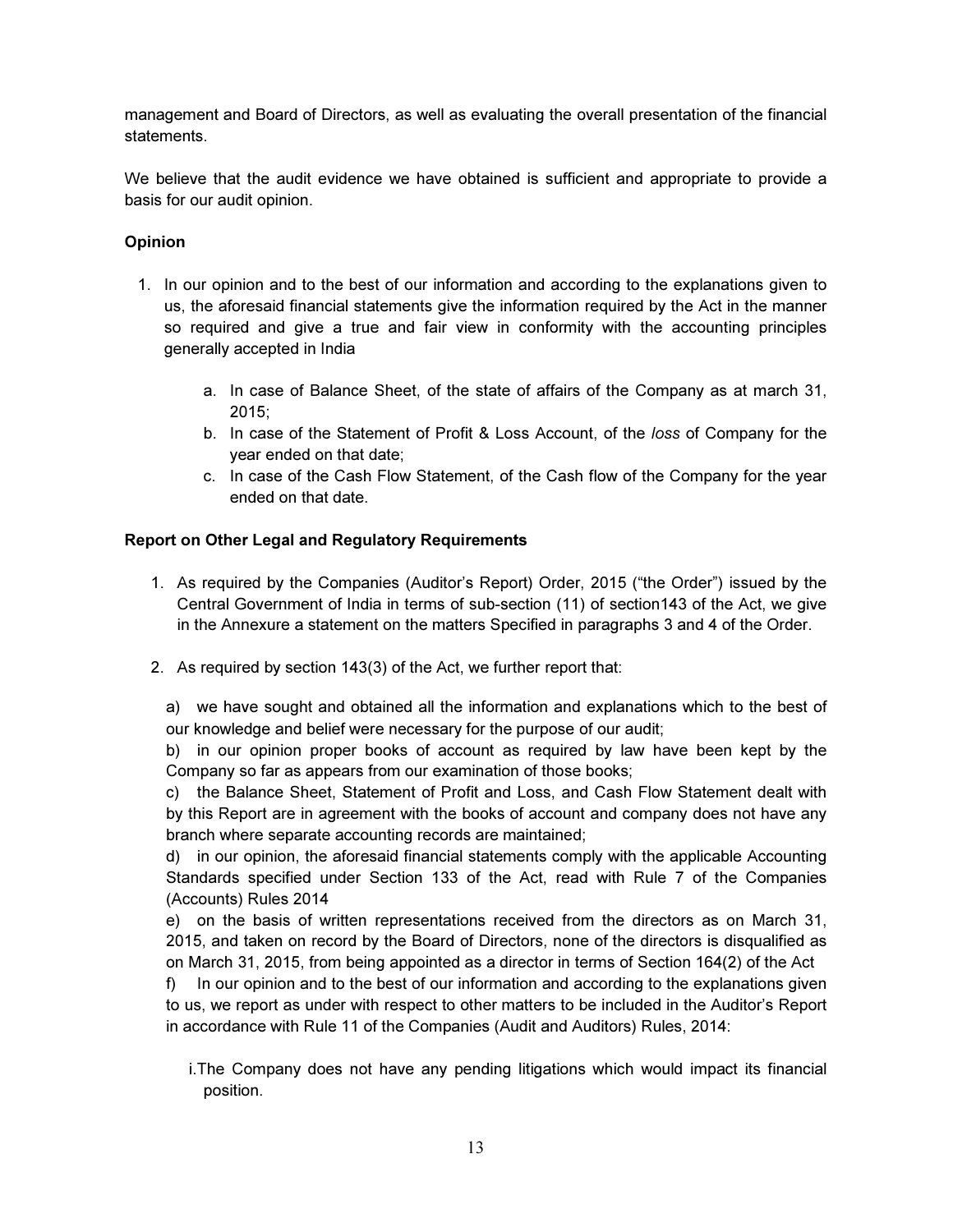- ii. The Company did not have any long-term contracts including derivative contracts; as such the question of commenting on any material foreseeable losses.
- iii. There has not been any occasion in case of the Company during the year under report to transfer any sums to the Investor Education and Protection Fund. The question of delay in transferring such sums does not arise.

For S A R A & Associates Chartered Accountants (Firm Registration No. 120927W)

> Sd/- (Manoj Agarwal) **Partner** Membership No. 119509 Mumbai, Date:  $30<sup>th</sup>$  May, 2015

# Annexure referred to in paragraph 1 under 'Report on Other Legal & Regulatory Requirements' of even date to the members of SASHWAT TECHNOCRATS LTD. (Formerly Known as Zenzy Technocrats Ltd.) on the accounts of the company for the year ended 31st March, 2015

On the basis of such checks as we considered appropriate and according to the information and explanations given to us during the course of our audit, we report that:

- i. The Company does not have any fixed assets, hence the requirement of clause (i) of paragraph 3 of the said Order is not applicable to the Company.
- ii. The Company does not have any inventory, hence, the requirement of clause (ii) of paragraph 3 of the said Order is not applicable to the Company
- iii. The company has not granted any loans, secured or unsecured to/from companies, firms or other parties covered in the register maintained under section 189 of the Act.
- iv. In our opinion and according to the information and explanations given to us, there is adequate internal control system commensurate with the size of the Company and the nature of its business, for the purchase of fixed assets and for the sale of services. Further, on the basis of our examination of the books and records of the Company and according to the information and explanations given to us, no major weakness has not been noticed or reported.
- v. The Company has not accepted any deposits from the public covered under Section 73 to 76 of the Companies Act, 2013
- vi. Pursuant to the Rules made by the Central Government of India, the maintenance of cost records has been prescribed under clause (d) of subsection (1) of Section 209 of the Act, the same is not applicable to the company.
- vii. (a) According to the information and explanations given to us and based on the records of the company examined by us, the company is generally regular in depositing the undisputed statutory dues, including Provident Fund, , Employees' State Insurance, Income-tax, Sales-tax, Wealth Tax, Service Tax, Custom Duty, Excise Duty and other material statutory dues, as applicable, with the appropriate authorities in India ;

(b) According to the information and explanations given to us and based on the records of the company examined by us, there are no dues of Income Tax, Wealth Tax, Service Tax, Sales Tax, Customs Duty and Excise Duty which have not been deposited on account of any disputes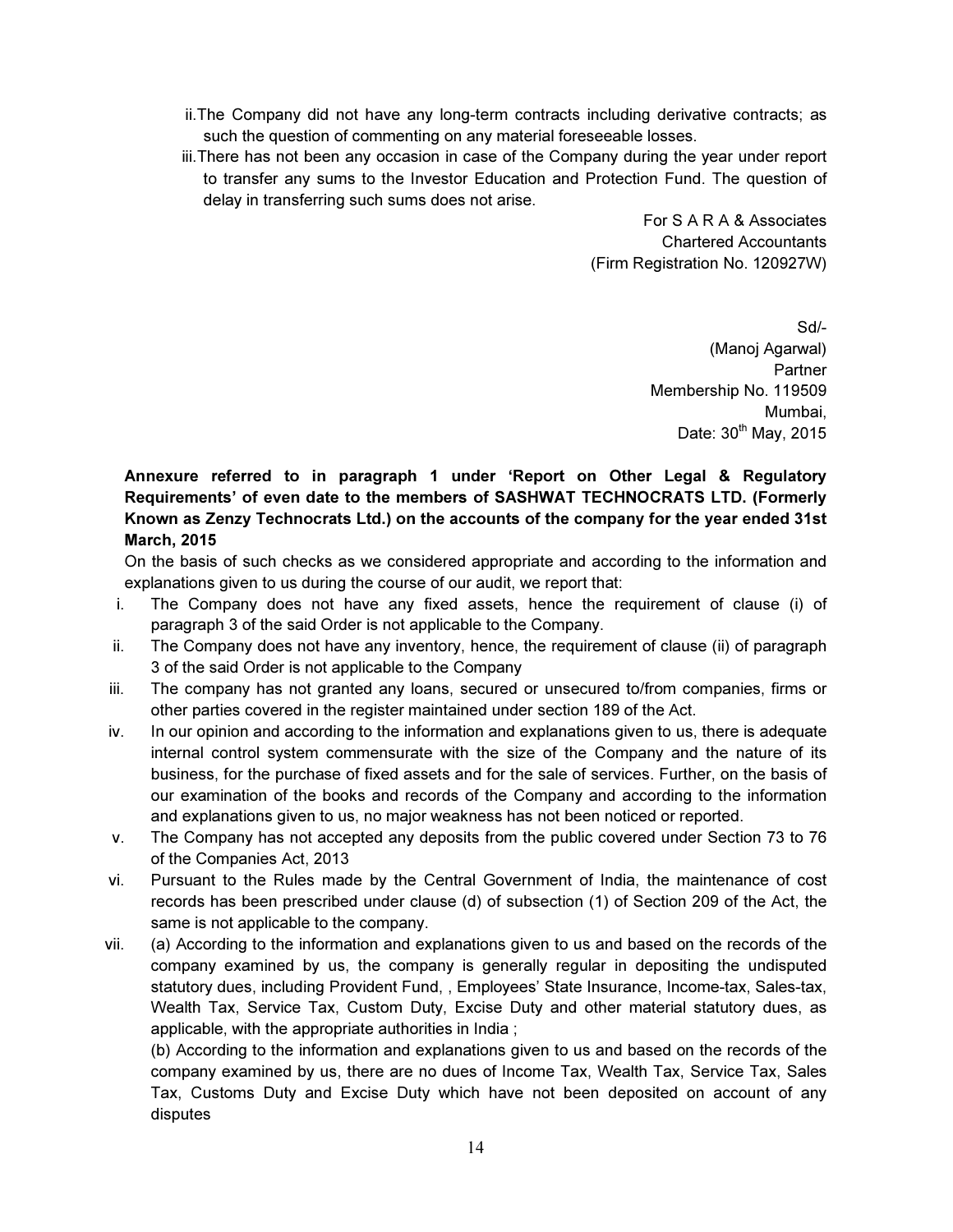(c) There has not been an occasion in case of the Company during the year under report to transfer any sums to the Investor Education and Protection Fund. The question of reporting delay in transferring such sums does not arise

- viii. The Company has no accumulated losses as at  $31<sup>st</sup>$  march, 2015. The Company has incurred cash losses of Rs. 3,89,711/- in the financial year ended on the date and Rs. 37,753/- in the immediately preceding financial year.
- ix. According to the records of the company examined by us and as per the information and explanations given to us, the company has not availed of any loans from any financial institution or banks and has not issued debentures.
- x. In our opinion, and according to the information and explanations given to us, the Company has not given any guarantee for loan taken by others from a bank or financial institution during the year.
- xi. In our opinion, and according to the information and explanations given to us, the company has not raised any term loans during the year.
- xii. During the course of our examination of the books and records of the company, carried in accordance with the auditing standards generally accepted in India, we have neither come across any instance of fraud on or by the Company noticed or reported during the course of our audit nor have we been informed of any such instance by the Management.

For S A R A & Associates Chartered Accountants (Firm Registration No. 120927W)

> Sd/- (Manoj Agarwal) Partner Membership No. 119509 Mumbai, Date:  $30<sup>th</sup>$  May, 2015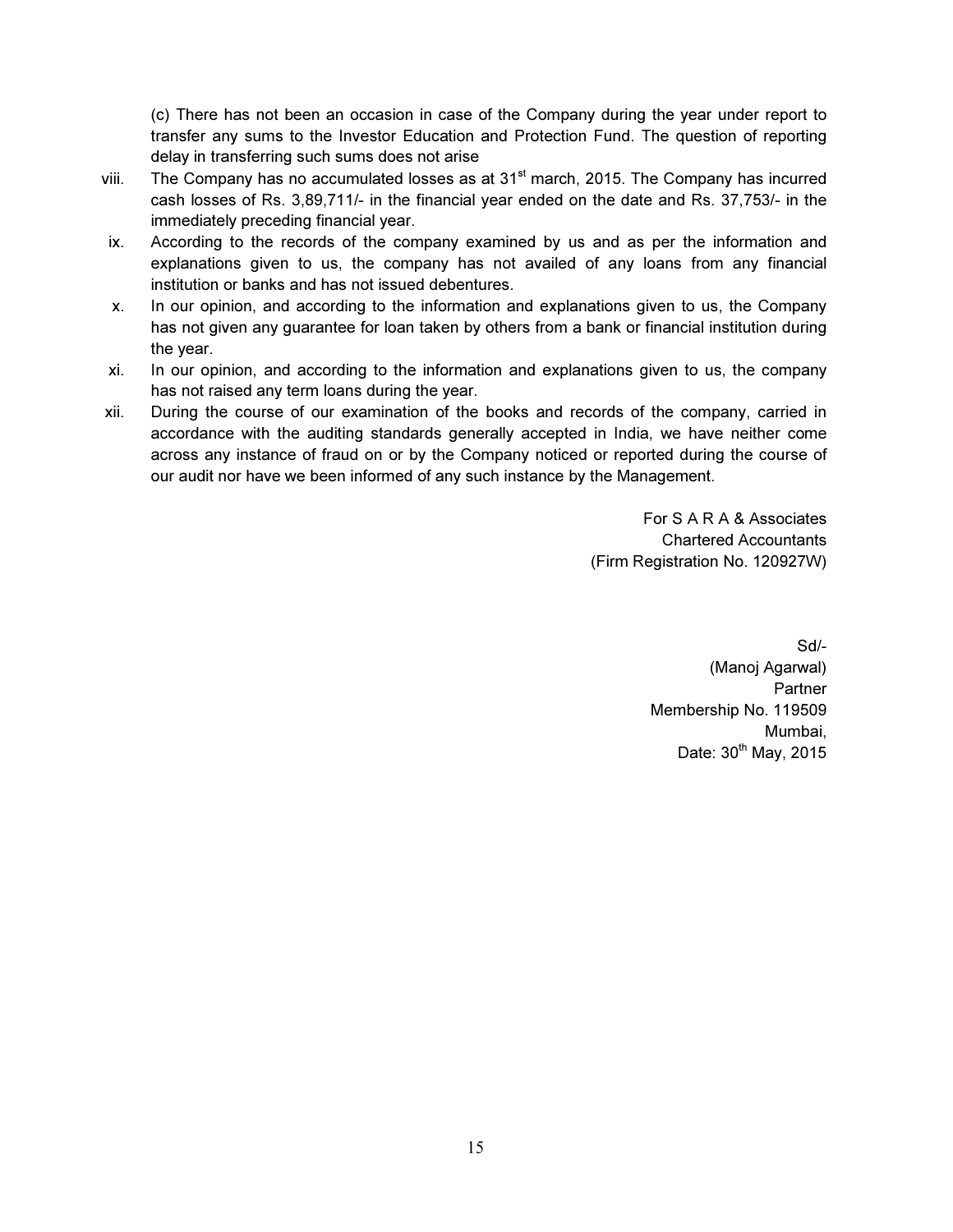|              | <b>Particulars</b>                     | <b>Note</b> | 31.03.2015 | 31.03.2014 |
|--------------|----------------------------------------|-------------|------------|------------|
|              | <b>EQUITY AND LIABILITIES</b>          |             |            |            |
|              | <b>SHAREHOLDER'S FUNDS</b>             |             |            |            |
|              | Share capital<br>(i)                   | 1           | 3,062,330  | 3,062,330  |
|              | (ii)<br>Reserves and surplus           | 2           | 9,655,226  | 10,044,937 |
| Ш            | <b>CURRENT LIABILITIES</b>             |             |            |            |
|              | Short-term borrowings<br>(i)           | 3           | 1,050,000  | 1,050,000  |
|              | (ii)<br>Other current liabilities      | 4           | 33,708     | 33,817     |
|              | Total                                  |             | 13,801,264 | 14,191,084 |
|              | <b>ASSETS</b>                          |             |            |            |
|              | <b>NON-CURRENT ASSETS</b>              |             |            |            |
|              | Non-Current Investment<br>(i)          | 5           | 9,912      | 9,912      |
| $\mathbf{I}$ | <b>CURRENT ASSETS</b>                  |             |            |            |
|              | Trade receivables<br>(i)               | 6           | 566,434    | 780,434    |
|              | (ii)<br>Cash and cash equivalents      | 7           | 2,144,830  | 320,650    |
|              | (iii)<br>Short-term loans and advances | 8           | 11,080,088 | 13,080,088 |
|              | Other current assets<br>(iv)           |             |            |            |
|              | Total                                  |             | 13,801,264 | 14,191,084 |

#### BALANCE SHEET AS AT 31st MARCH, 2015

Significant Accounting Policies & Notes on Financial Statements 12

As per our reports of even date attached

For S A R A & Associates For and on behalf of the Board Chartered Accountants

Firm Registration No. 120927W

Sd/- Sd/- Sd/- **Solution Controllering Controllering Controllering Controllering Controllering Controllering Controllering Controllering Controllering Controllering Controllering Controllering Controllering Controllering Controlleri** Manoj Agarwal **Director** Director **Director** Director **Director** 

Partner Membership No. 119509 Mumbai, 30th May, 2015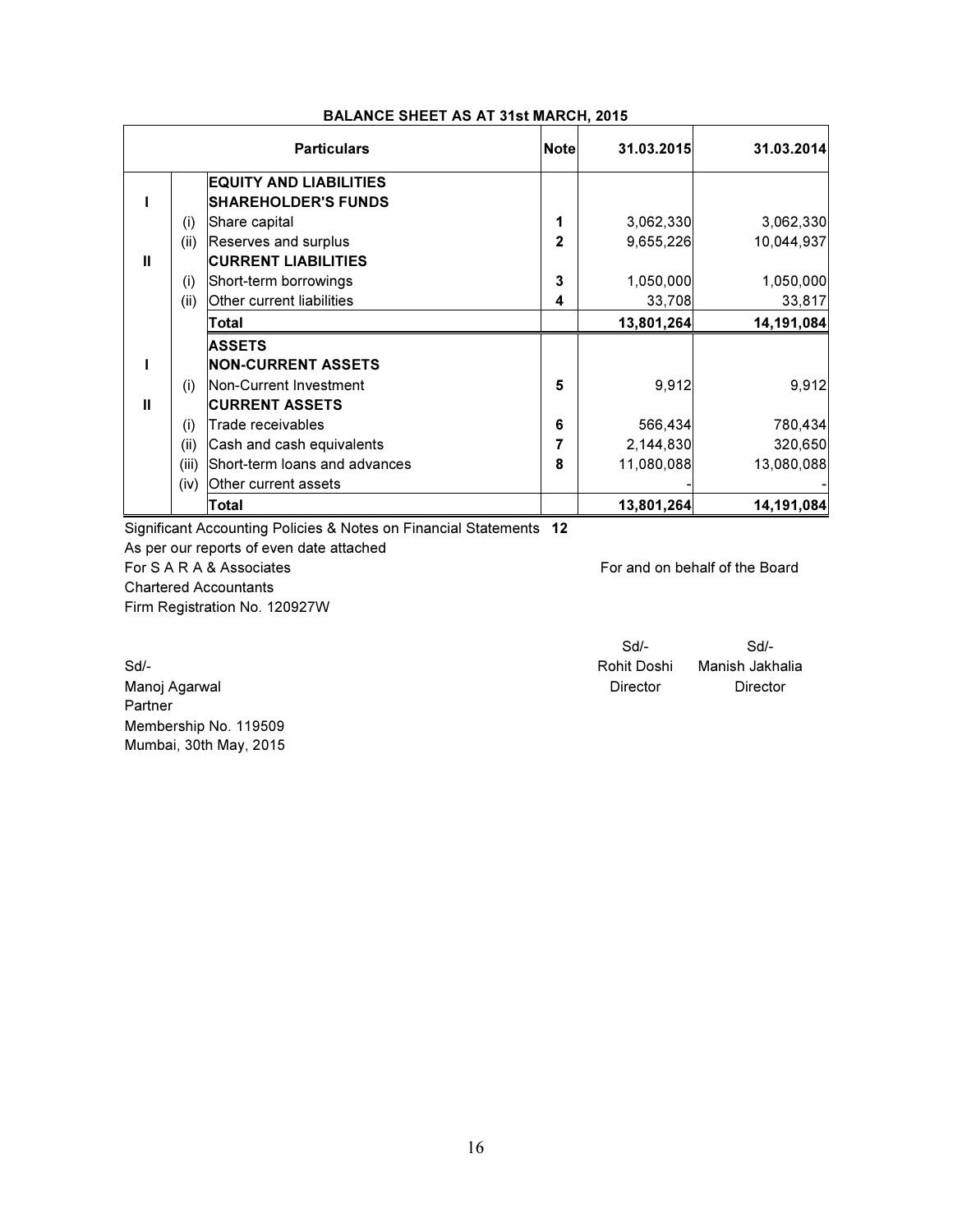|              | <b>Particulars</b>                          | <b>Note</b> | 31.03.2015 | 31.03.2014 |
|--------------|---------------------------------------------|-------------|------------|------------|
| I            | <b>INCOMES</b>                              |             |            |            |
|              | Income from operation                       | 9           |            | 230,000    |
|              | Other incomes                               | 10          | 4,956      | 805,000    |
|              | <b>Total Revenue</b>                        |             | 4,956      | 1,035,000  |
| $\mathbf{I}$ | <b>EXPENSES</b>                             |             |            |            |
|              | Employee cost                               |             |            |            |
|              | Depreciation and amortisation expense       |             |            |            |
|              | Other expenses                              | 11          | 394,667    | 1,072,753  |
|              | <b>Total Expenses</b>                       |             | 394,667    | 1,072,753  |
|              | Profit/(Loss) before tax                    |             | (389, 711) | (37, 753)  |
|              | Less: Provision for deferred tax            |             |            |            |
|              | Less: Taxes of earlier years                |             |            | 260,300    |
|              | Profit/(Loss) for the year                  |             | (389, 711) | (298, 053) |
|              | Earnings per share (Face value Rs. 10 each) |             |            |            |
|              | <b>Basic</b>                                |             | (1.27)     | (0.97)     |
|              | Diluted                                     |             | (1.27)     | (0.97      |

#### STATEMENT OF PROFIT AND LOSS ACCOUNT FOR THE YEAR ENDED 31st MARCH, 2015

Significant Accounting Policies & Notes on Financial Statements 12

As per our reports of even date attached For SA R A & Associates For and on behalf of the Board Chartered Accountants

Firm Registration No. 120927W

Sd/-<br>Manish Jakhalia Manish Jakhalia Manish Jakhalia Manish Jakhalia Manish Jakhalia Manish Jakhalia Manish Jakhalia Manoj Agarwal Partner Membership No. 119509 Mumbai, 30th May, 2015

 $Sd$ <sup>-</sup>  $Sd$ <sup>-</sup>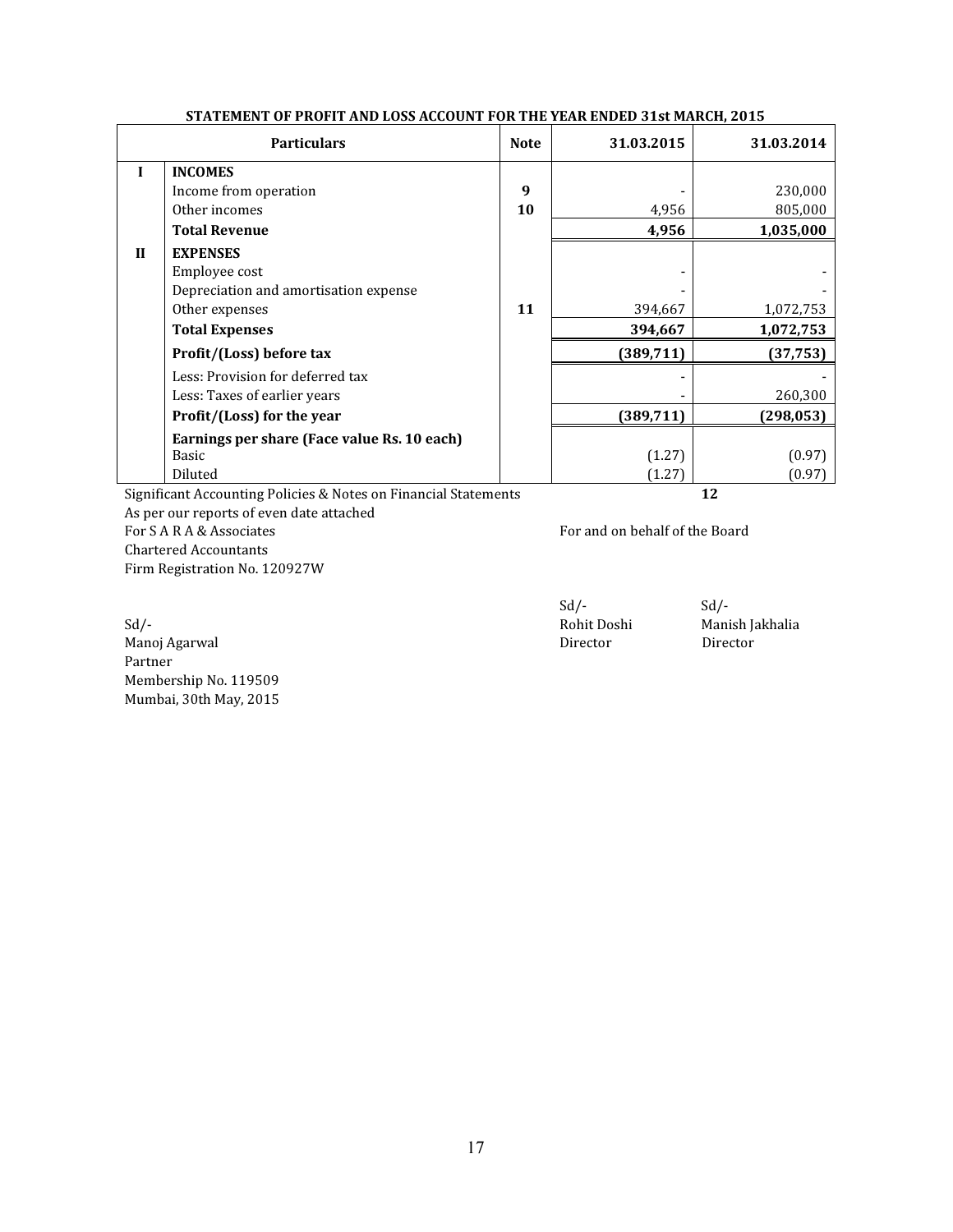| <b>Particulars</b>                                   | 31.03.2015 | 31.03.2014   |
|------------------------------------------------------|------------|--------------|
| Net Profit before tax and extraordinary items        | (3,89,711) | (37, 753)    |
| <b>Adjustement for</b>                               |            |              |
| Depreciation                                         |            |              |
| Balance write-off                                    |            | 4,85,846     |
| Dividend Income                                      | (4,956)    | (5,000)      |
| <b>Total</b>                                         | (4, 956)   | 4,80,846     |
| Operating profit before working capital changes      | (3,94,667) | 4,43,093     |
| <b>Adjustement for</b>                               |            |              |
| Trade receivable                                     | 2,14,000   | (7, 44, 154) |
| Short term loans and advances                        | 20,00,000  |              |
| <b>Other Current assets</b>                          |            |              |
| Other non-current assets                             |            |              |
| <b>Other Current Liabilities</b>                     | (109)      | 16,854       |
| <b>Working capital changes</b>                       | 22,13,891  | (7, 27, 300) |
| Cash generated from operation                        | 18,19,224  | (2, 84, 207) |
| Income taxes paid                                    |            | (2,60,300)   |
| <b>Cash flow from operating activities</b>           | 18,19,224  | (5, 44, 507) |
| <b>B. CASH FLOW FROM INVESTING ACTIVITIES</b>        |            |              |
| Other Non- Current assets                            |            |              |
| Dividend income from investment                      | 4,956      | 5,000        |
| Cash flow from investing activities                  | 4,956      | 5,000        |
| <b>C. CASH FLOW FROM FINANCING ACTIVITIES</b>        |            |              |
| Short-Term Borrowings                                |            |              |
| <b>Cash flow from financing activities</b>           |            |              |
| Net increase/(decrease) in cash and cash Equivalents | 18,24,180  | (5, 39, 507) |
| Opening balance of Cash and Cash Equivalents         | 3,20,650   | 8,60,155     |
| Closing balance of cash and cash equivalents         | 21,44,830  | 3,20,650     |

#### CASH FLOW STATEMENT FOR THE YEAR ENDED 31st MARCH, 2015

Note: The above Cash flow statement has been prepared under the "Indirect Method" as set out in Accounting Standared -3 "Cash flow statements"

As per our reports of even date attached For and on behalf of the Board For S A R A & Associates Chartered Accountants Firm Registration No. 120927W

Sd/- Sd/-

Manish Jakhalia

Sd/- **Director** Director **Director** Director **Director** Director Manoj Agarwal Partner Membership No. 119509 Mumbai, 30th May, 2015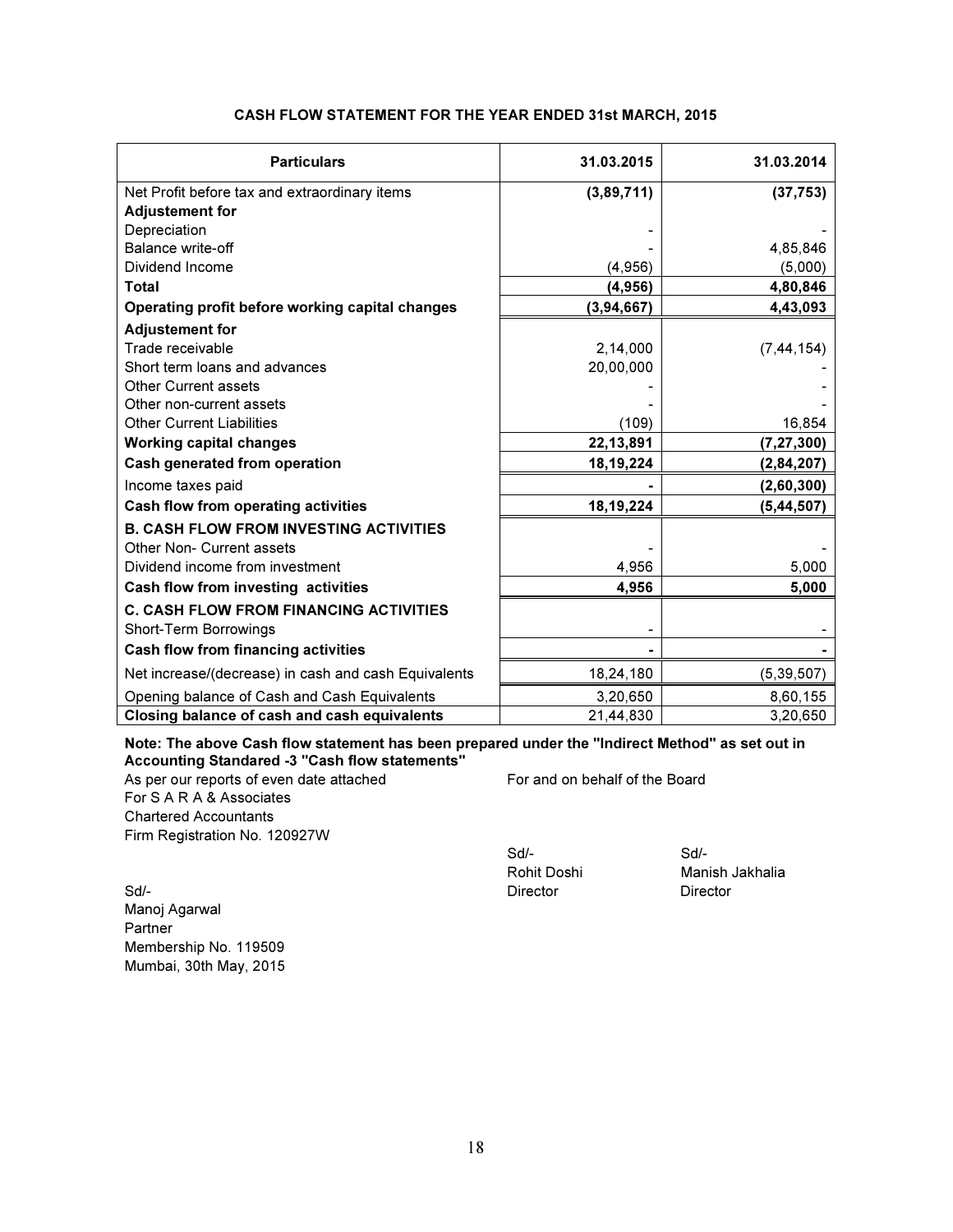|    | <b>Particulars</b>                                      |              | 31.03.2015  | 31.03.2014  |
|----|---------------------------------------------------------|--------------|-------------|-------------|
|    | <b>NOTE "1" SHARE CAPITAL</b>                           |              |             |             |
|    | <b>AUTHORISED:</b>                                      |              |             |             |
|    | <b>EQUITY SHARES</b>                                    |              |             |             |
|    | 50,00,000 (P.Y. 30,00,000) Equity shares of Rs.10/-     |              |             |             |
|    | each.                                                   |              | 5,00,00,000 | 5,00,00,000 |
|    |                                                         | <b>Total</b> | 5,00,00,000 | 5,00,00,000 |
|    | <b>ISSUED AND SUBSCRIBED AND FULLY PAID UP</b>          |              |             |             |
|    | 247500 (P.Y-247500) Equity shares of Rs.10/- each       |              |             |             |
|    | fully paid up.                                          |              | 24,75,000   | 24,75,000   |
|    | 58733 Equity shares (Pref. basis) of Rs.10/- each fully |              |             |             |
|    | paid up.                                                |              | 5,87,330    | 5,87,330    |
|    |                                                         | <b>Total</b> | 30,62,330   | 30,62,330   |
|    |                                                         |              |             |             |
|    | Reconciliation of number of equity shares               |              |             |             |
| А. | outstanding                                             |              |             |             |
|    | As at the beginning of the year                         |              | 3,06,233    | 3,06,233    |
|    | Add:- Additions during the year                         |              |             |             |
|    | As at the end of the year                               |              | 3,06,233    | 3,06,233    |
| В. | SHARES HELD BY HOLDING COMPANY.                         |              |             |             |
|    | Singhal Merchandise (India) Pvt Ltd                     |              | 1,84,450    | 1,84,450    |
|    | DETAILS OF SHAREHOLDERS HOLDING MORE                    |              |             |             |
| C. | THAN 5% SHARES IN THE COMPANY.                          |              |             |             |
|    | Singhal Merchandise (India) Pvt Ltd                     |              | 1,84,450    | 1,84,450    |
|    | <b>NOTE "2" RESERVE AND SURPLUS</b>                     |              |             |             |
|    | <b>SHARE PREMIUM ACCOUNT</b>                            |              |             |             |
|    | Balance as per last Financial Statements                |              | 38,17,645   |             |
|    | Add: Additions during the year                          |              |             | 38,17,645   |
|    |                                                         |              |             |             |
|    | <b>Closing Balance</b>                                  | <b>Total</b> | 38, 17, 645 | 38,17,645   |
|    | PROFIT AND LOSS ACCOUNT                                 |              |             |             |
|    | Opening Balance                                         |              | 62,27,292   | 65,25,345   |
|    | Add: Additions during the year                          |              | (3,89,711)  | (2,98,053)  |
|    | <b>Closing Balance</b>                                  | <b>Total</b> | 58,37,581   | 62,27,292   |
|    | <b>TOTAL RESERVES AND SURPLUS</b>                       | <b>Total</b> | 96,55,226   | 1,00,44,937 |
|    |                                                         |              |             |             |
|    | <b>NOTE "3" SHORT - TERM BORROWINGS</b>                 |              |             |             |
|    | <b>UNSECURED LOANS</b>                                  |              |             |             |
|    | Others                                                  |              | 10,50,000   | 10,50,000   |
|    |                                                         | <b>Total</b> | 10,50,000   | 10,50,000   |
|    | <b>NOTE "4" OTHER CURRENT LIABILITIES</b>               |              |             |             |
|    | Other liabilities                                       |              | 33,708      | 33,817      |
|    |                                                         | <b>Total</b> | 33,708      | 33,817      |
|    | <b>NOTE "5" NON CURRENT INVESTMENT</b>                  |              |             |             |
|    | <b>Investment in Shares</b>                             |              |             |             |
|    | Nivadita Merchantile & Financing Limited                |              | 9,912       | 9,912       |
|    | 4956 (PY 4956) Equity shares of Rs. 10 each.            |              |             |             |
|    |                                                         | <b>Total</b> | 9,912       | 9,912       |
|    | <b>NOTE "6" TRADE RECEIVABLES</b>                       |              |             |             |
|    | More than six months                                    |              | 5,66,434    | 7,50,434    |
|    | Others                                                  |              |             | 30,000      |
|    |                                                         |              |             |             |
|    | (unsecured, considered good)                            | <b>Total</b> | 5,66,434    | 7,80,434    |

# NOTES TO FINANCIAL STATEMENTS FOR THE YEAR ENDED 31ST MARCH 2015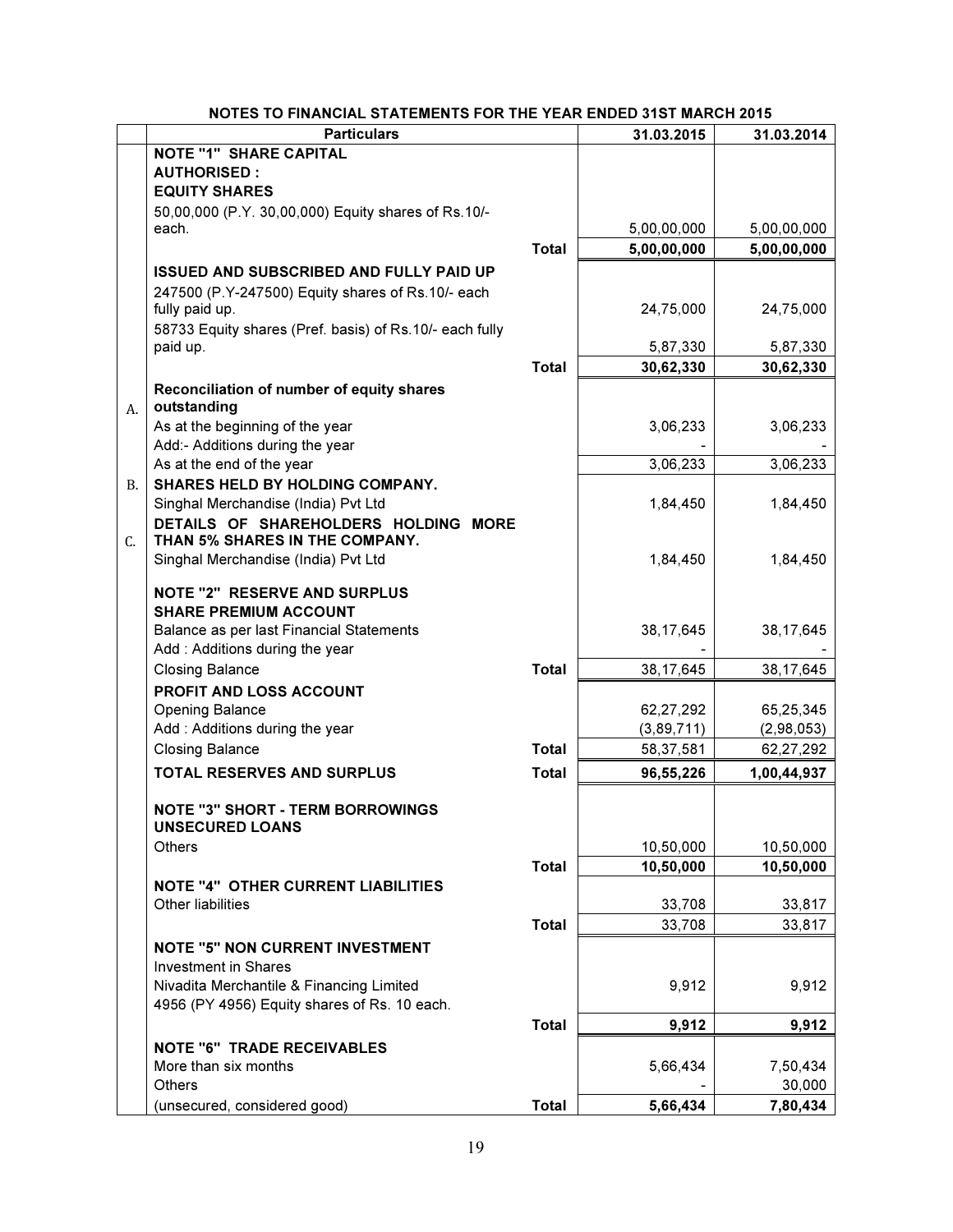| <b>NOTE "7" CASH AND CASH EQUIVALENTS</b>    |              |             |             |
|----------------------------------------------|--------------|-------------|-------------|
| Balance with bank                            |              | 20,46,540   | 3,01,790    |
| Cash on hand                                 |              | 98,290      | 18,860      |
|                                              | <b>Total</b> | 21,44,830   | 3,20,650    |
| <b>NOTE "8" SHORT-TERM LOAN AND ADVANCES</b> |              |             |             |
| Advances recoverable in Cash or in Kind      |              | 1,10,80,088 | 1,30,80,088 |
| (unsecured, considered good)                 | <b>Total</b> | 1,10,80,088 | 1,30,80,088 |
|                                              |              |             |             |
| <b>NOTE "9" INCOME FROM OPERATIONS</b>       |              |             |             |
| Income from Operation                        |              |             | 2,30,000    |
|                                              | <b>Total</b> |             | 2,30,000    |
| <b>NOTE "10" OTHER INCOMES</b>               |              |             |             |
| Dividend received                            |              | 4,956       | 5,000       |
| Income of prior period                       |              |             |             |
| Commission received                          |              |             | 8,00,000    |
|                                              | <b>Total</b> | 4,956       | 8,05,000    |
| <b>NOTE "11" OTHER EXPENSES</b>              |              |             |             |
| <b>Auditor's remuneration</b>                |              |             |             |
| Audit fees                                   |              | 16,854      | 16,854      |
| Listing expense                              |              | 1,24,989    | 23,745      |
| R & T fees                                   |              | 59,944      | 67,416      |
| Statutory advertisement expense              |              | 13,055      | 67,906      |
| Other expense                                |              | 59,825      | 1,50,986    |
| Rent                                         |              | 1,20,000    | 1,20,000    |
| Balance write off                            |              |             | 4,85,846    |
| Stamp duty                                   |              |             | 1,40,000    |
|                                              | <b>Total</b> | 3,94,667    | 10,72,753   |

#### NOTE-12

#### A. SIGNIFICANT ACCOUNTING POLICIES

#### 1. BASIS OF ACCOUNTING

The financial statements are prepared as a going concern under historical cost convention basis, except those with significant uncertainty, and in accordance with the mandatory accounting standards as specified under Section 133 of the Companies Act, 2013 and other provisions of Companies Act, 2013. Accounting policies not stated explicitly otherwise are consistent with generally accepted accounting principles.

#### 2. METHOD OF ACCOUNTING

The company follows mercantile system of accounting and recognizes income and expenses on accrual basis; however long-term employee benefits are accounted on cash basis.

#### 3. RECOGNITION OF INCOME

Revenue from sale of goods is recognized when the property and all significant risks and rewards of ownership are transferred to the buyer.

#### 4. FIXED ASSETS

Fixed Assets are stated at cost of acquisition or construction (including incidental expenses related to acquisition/ construction and installation of the asset) less accumulated depreciation.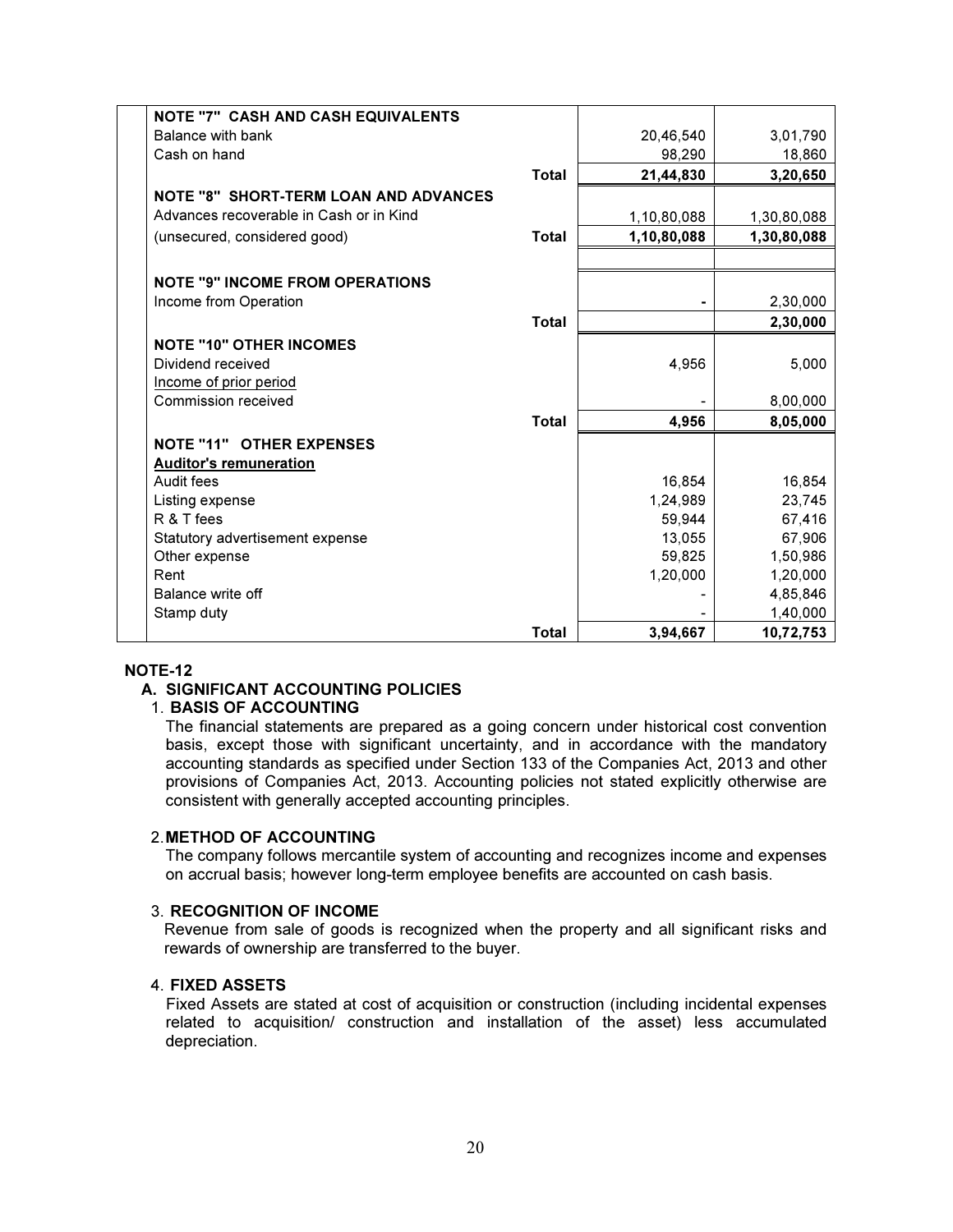#### 5. PROVISIONS AND CONTINGENT LIABILITIES

Provisions are recognized when the Company has legal and constructive obligations as a result of a past event, for which it is probable that a cash outflow will be required and a reliable estimate can be made of the amount of the obligation.

Contingent Liabilities are disclosed when the Company has a possible obligation or a present obligation and it is probable that a cash outflow will not be required to settle the obligation.

#### 6. DEFERRED TAX

Deferred Tax is recognized, subject to the consideration of prudence, on timing differences being the difference between taxable incomes and accounting income that originate in one period and are capable of reversal in one or more subsequent periods. Deferred Tax Asset is not recognized unless there are timing differences, the reversal of which will result in sufficient income or there is virtual certainty that sufficient future income will be available against which such deferred tax asset can be realized.

#### 7. CASH AND CASH EQUIVALENT

Cash and cash equivalent in the cash flow statement comprises cash at bank and in hand and short-term investment with an original maturity of three months or less.

#### 8. IMPAIRMENT OF ASSETS

The Company assesses at each Balance Sheet date whether there is any indication that any asset may be impaired and if such indication exists, the carrying value of such asset is reduced to its recoverable amount and a provision is made for such impairment loss in the profit and loss account.

#### 9. EARNING PER SHARE

The earnings per share are calculated by dividing the net profit for the year attributable to the equity shareholders by the weighted average number of equity shares outstanding during the year. The Company has not issued any potential equity shares and hence the basic and diluted earnings per share are the same.

#### B. NOTES TO ACCOUNTS

- 1. The Company has only one class of equity shares having a par value of Rs. 10 per share. Each Shareholder is eligible for one vote per share. The dividend proposed by the Board of Directors is subject to the approval of shareholders, except in case of interim dividend. In the event of liquidation, the equity shareholders are eligible to receive the remaining assets of the Company, after distribution of all preferential amounts, in proportion of their shareholding.
- 2. In the opinion of the Board, any of the assets other than fixed assets and non-current investment have a value on realization in the ordinary course of business at least equal to the amount at which they are stated.
- 3. The current liabilities includes the dues of sundry creditors amounting to Rs. Nil (Previous Year Rs. Nil) relating to Micro, Small and Medium Enterprises has been determined to the extent such parties have been identified on the basis of information available with the company. The parties of Micro, Small and Medium Enterprises to whom, the company owe any sum (principal) outstanding for more than forty five days, are Nil. Further interest payable on the said outstanding is Nil.
- 4. Calculation of Basic & diluted earnings per share:

| <b>Particulars</b>                   | Current<br>Year<br>(Rs.) | <b>Previous Year</b><br>(Rs.) |
|--------------------------------------|--------------------------|-------------------------------|
| Profit/(Loss) after taxation<br>Rs.) | (3.89.711                | (2.98.053)                    |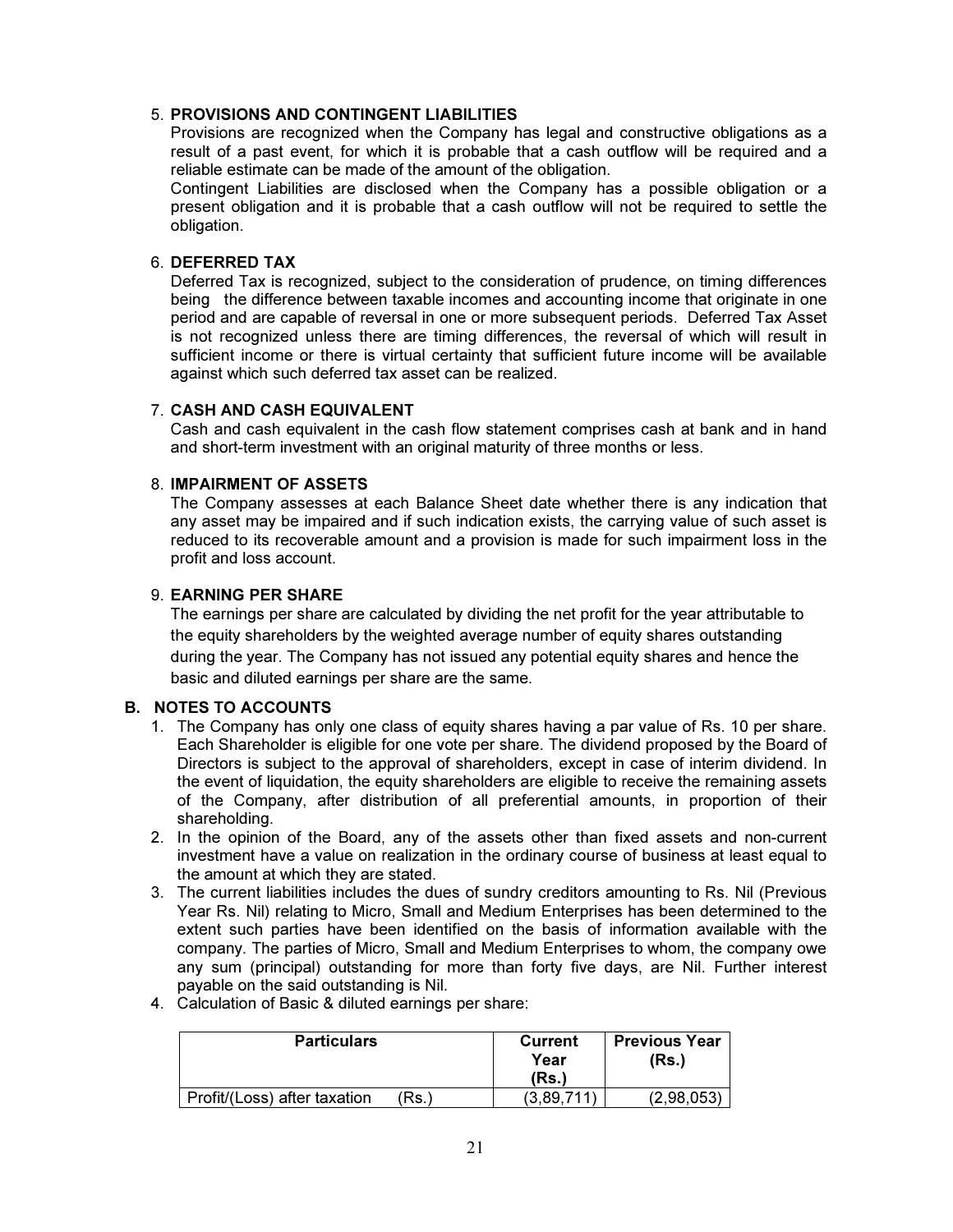| Weighted average number of shares<br>(Nos.) |  |  |  |  | 3,06,233 | 3,06,233 |
|---------------------------------------------|--|--|--|--|----------|----------|
| Nominal value of shares outstanding         |  |  |  |  | 10       | 10       |
| Basic and diluted per share                 |  |  |  |  | 1.27     | (0.97)   |

- 5. The Additional information to as required by Para 5 of Schedule VI part II of Companies Act is disclosed to the extent applicable.
- 6. Figures of Current Assets and Current Liabilities are stated at book value and are subject to confirmations from the parties.
- 7. Previous year figures have been regrouped/ recast/ reclassified wherever necessary, to conform to current year's classification.

For S A R A & Associates For and on behalf of the Board Chartered Accountants Firm Registration No. 120927W

 Sd/- Sd/- Sd/- Rohit Doshi Manish Jakhalia

Manoj Agarwal **Director** Director Director Director Partner Membership No. 119509 Mumbai,  $30<sup>th</sup>$  May, 2015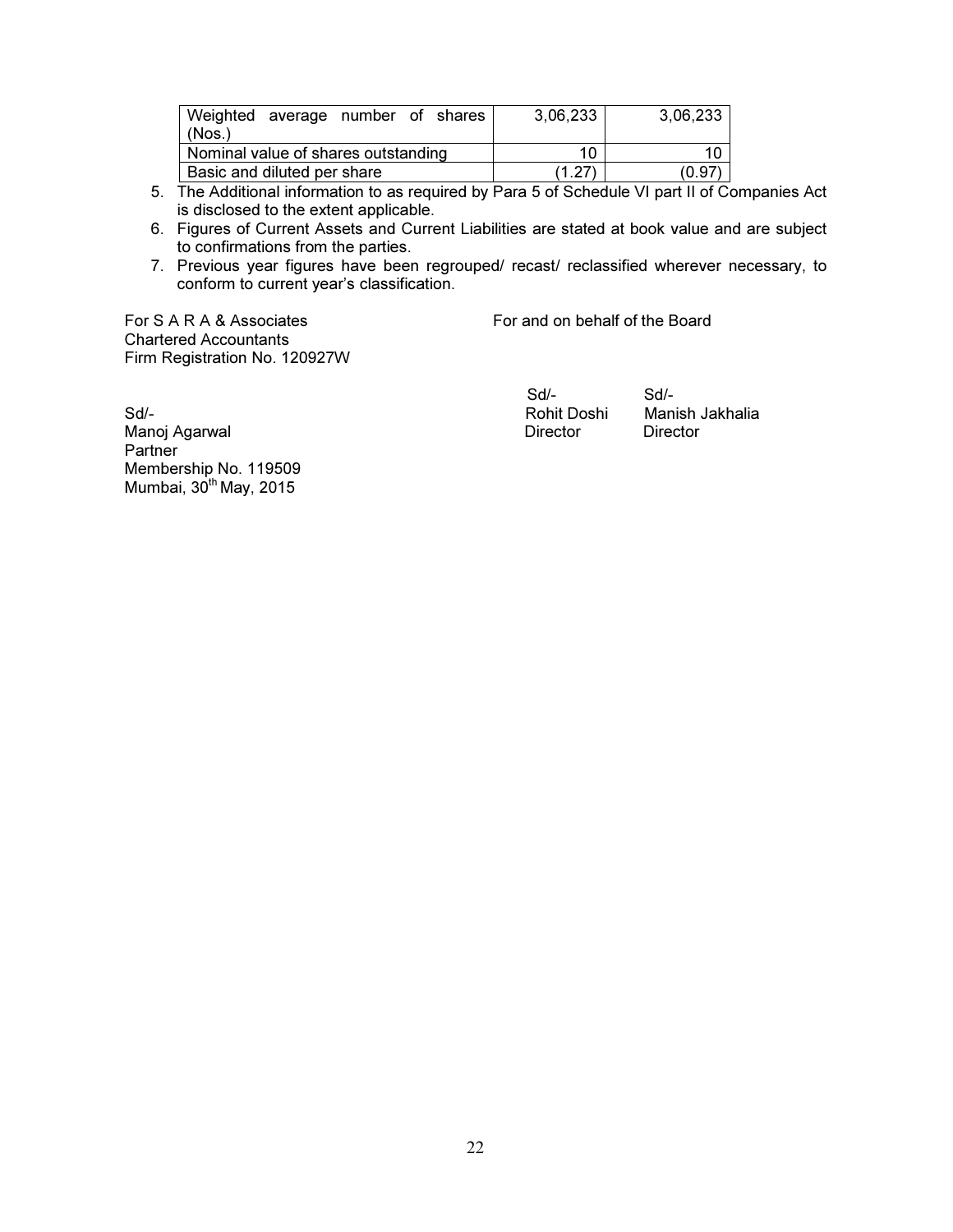# SASHWAT TECHNOCRATS LIMITED (Formerly Known as Zenzy Technocrats Limited) CIN NO.: L24220MH1975PLC018682

Registered Office Address: Office No. 14, 1<sup>st</sup> Floor, Plumber House, 557, J.S.S. Road, Chira Bazar, Mumbai - 400002 Tel No.: 022 22016021/22016031, E Mail Id – zenzytechltd@gmail.com

# ATTENDANCE SLIP

39<sup>th</sup> Annual General Meeting on 30<sup>th</sup> September, 2015

| Regd. Folio/D.P. ID & Client ID               |  |
|-----------------------------------------------|--|
| Name and Address of the<br><b>Shareholder</b> |  |
| <b>Joint Shareholder(s)</b>                   |  |
| No. of Shares Held                            |  |

I /We hereby record my/our presence at the 39<sup>th</sup> Annual General Meeting of the Members of M/s Sashwat Technocrats Limited to be held at the registered office of the Company at Office No. 14, 1<sup>st</sup> Floor, Plumber House, 557, J.S.S. Road, Chira Bazar, Mumbai - 400002 on Wednesday the  $30<sup>th</sup>$  September, 2015 at 01.30 p.m.

Please complete the Folio/ DP ID-Client ID No. and name, sign this Attendance Slip in the below mentioned table and hand it over at the attendance verification counter at the entrance of the meeting Hall.

| Member's Folio/DP ID/ Client   Member's/Proxy's |               | name | in I | Member's/ Proxy's Signature |
|-------------------------------------------------|---------------|------|------|-----------------------------|
| ID No.                                          | block letters |      |      |                             |

# ELECTRONIC VOTING PARTICULARS

| <b>Electronic Voting Event</b><br>Number | User ID | Password/PIN |
|------------------------------------------|---------|--------------|
|                                          |         |              |

As mentioned in the Note No.1 of General Instruction to the Notice convening the AGM, the voting period starts at 9.00 A.M. on 26<sup>th</sup> September, 2015 and ends on 29<sup>th</sup> September, 2015 at 5.00 P.M. The voting module will be disabled by NSDL for voting thereafter.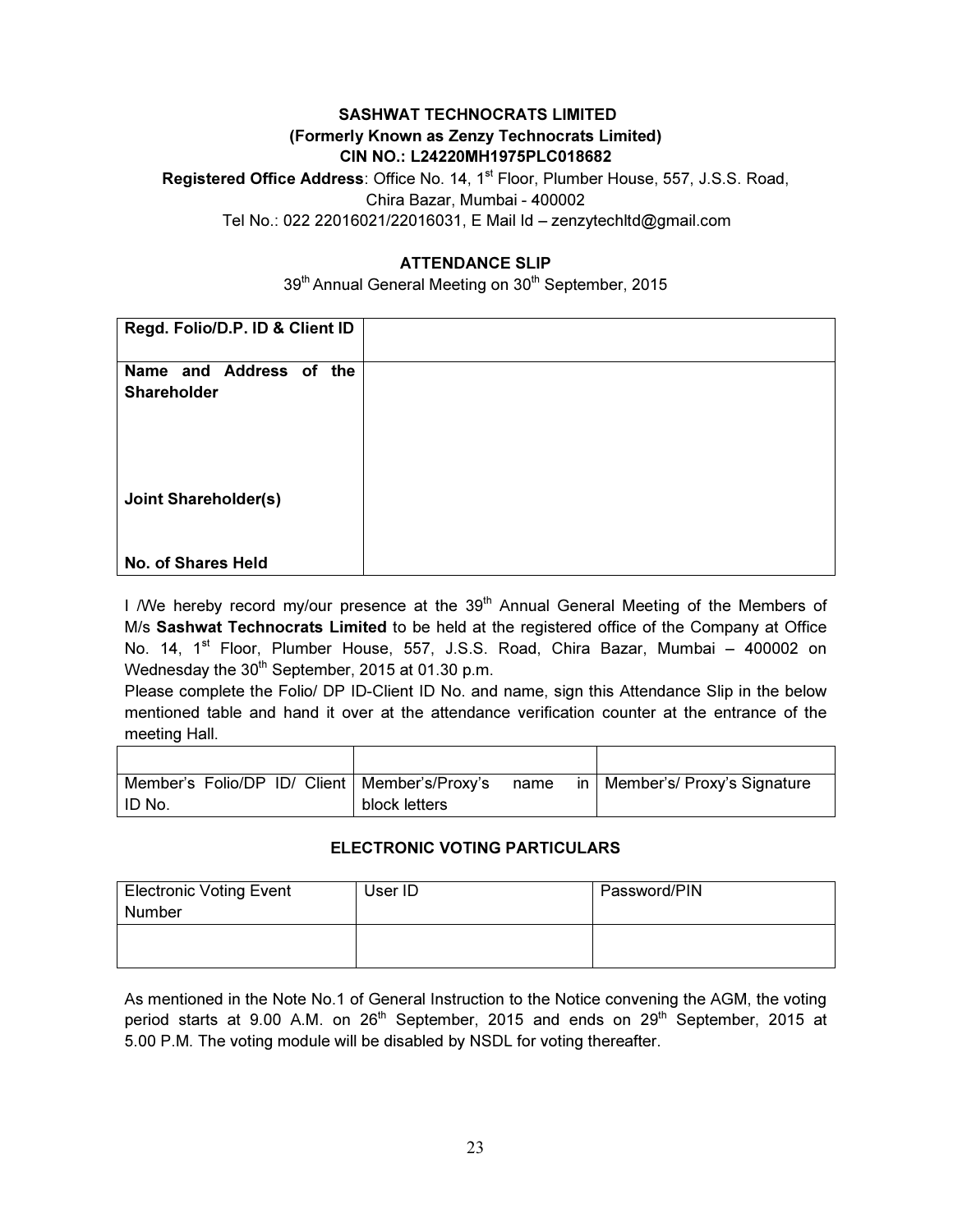# SASHWAT TECHNOCRATS LIMITED (Formerly Known as Zenzy Technocrats Limited) CIN NO.: L24220MH1975PLC018682

Registered Office Address: Office No. 14, 1<sup>st</sup> Floor, Plumber House, 557, J.S.S. Road, Chira Bazar, Mumbai - 400002 Tel No.: 022 22016021/22016031, E Mail Id – zenzytechltd@gmail.com

#### PROXY FORM

Pursuant to section 105(6) of the Companies Act, 2013 and rule 19(3) of Companies (Management and Administration) Rules, 2014]

| Name of the Member(s):         |  |
|--------------------------------|--|
| <b>Registered Address:</b>     |  |
| Email ID:                      |  |
| Folio No /DP ID Client ID No.: |  |

| hereby appoint                         |  |
|----------------------------------------|--|
|                                        |  |
|                                        |  |
|                                        |  |
| --------------or failing him/her       |  |
|                                        |  |
|                                        |  |
|                                        |  |
| -------------- -----or failing him/her |  |
|                                        |  |
|                                        |  |
|                                        |  |
|                                        |  |

---as my/our proxy to attend and vote (on a poll) for me/us and on my/our behalf at the 39<sup>th</sup>Annual General Meeting of the Company, to be held on the 30<sup>th</sup> day of September, 2015 at 01.30 p.m. at the registered office of the Company at Office No. 14, First Floor, Plumber House, 557, J.S.S. Road, Chira Bazar, Mumbai – 400002 and at any adjournment thereof.

\*I/We wish my above proxy (ies) to vote in the manner as indicated in the box below:

| Resolution | Description                                                                                                                                                                                                                                      | For | Against |
|------------|--------------------------------------------------------------------------------------------------------------------------------------------------------------------------------------------------------------------------------------------------|-----|---------|
| No.        |                                                                                                                                                                                                                                                  |     |         |
|            | To receive, consider, approve and adopt the audited<br>Balance Sheet as at 31 <sup>st</sup> March, 2015, the Statement<br>of Profit and Loss Account for the year ended on that<br>date and the reports of the Directors and Auditors<br>thereon |     |         |
| 2          | Ratification<br>the<br>appointment<br>οf<br>of<br>M/s S A R A & Associates, Chartered Accountants, as<br>statutory auditors of the Company for the year ended<br>on 31 <sup>st</sup> March, 2016                                                 |     |         |
| 3          | Appointment<br>Director<br>οf<br>place<br>of a<br>in.                                                                                                                                                                                            |     |         |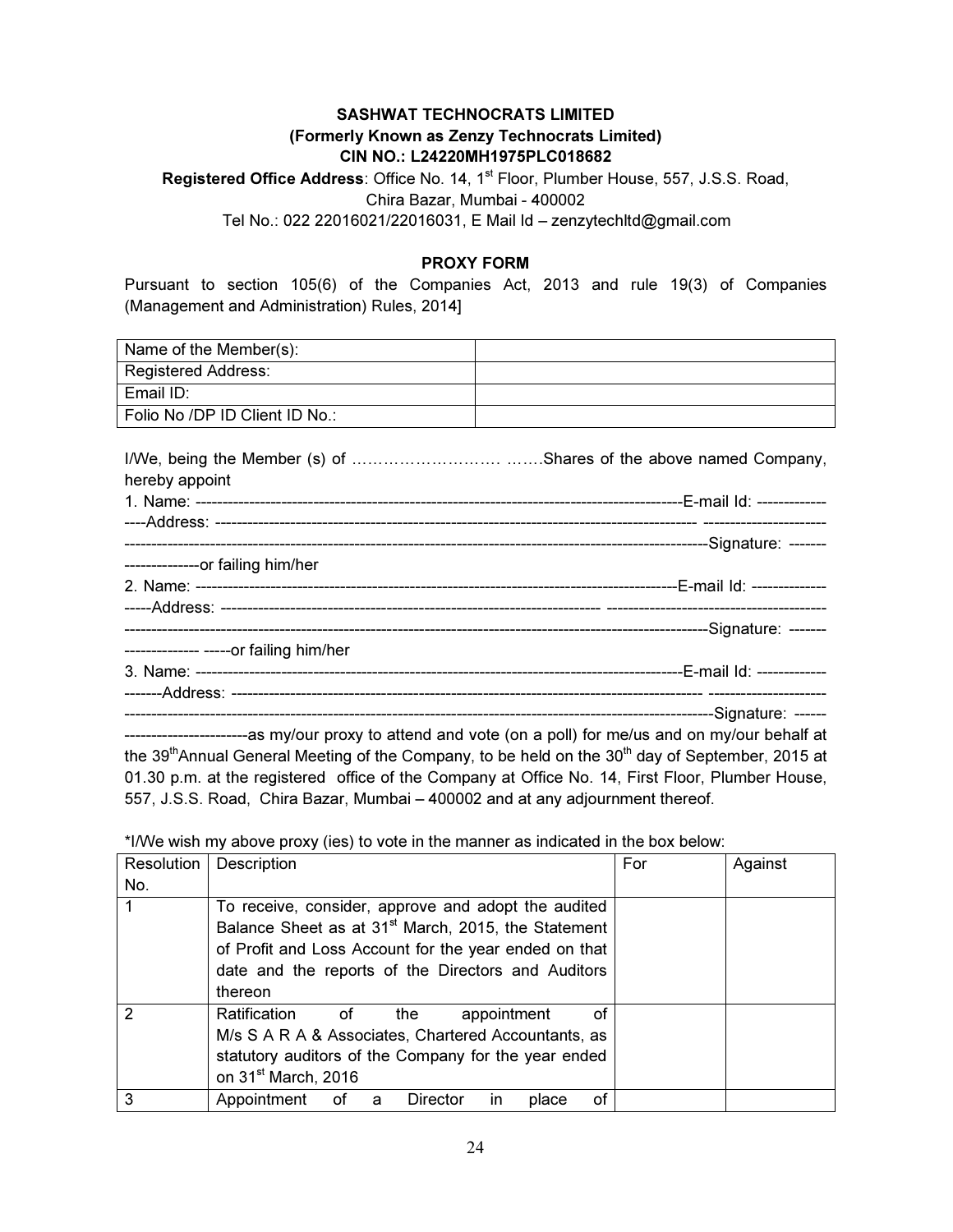| Mr. Rohit Doshi (DIN No. 03065137), who retires by      |  |
|---------------------------------------------------------|--|
| rotation and being eligible has offered himself for re- |  |
| appointment as Director                                 |  |

Signed this…… day of……… 2015

 $\_$ 

Affix Revenue Stamp

Signature of Shareholder

 $\overline{\phantom{a}}$  , where  $\overline{\phantom{a}}$  , where  $\overline{\phantom{a}}$ Signature of Proxy holder(s)

\* Please put a  $(\sqrt{)}$  in the appropriate column against the Resolutions indicated in the Box. Alternatively, you may mention the number of Shares in the appropriate column in respect of which you would like your proxy to vote. If you leave all the columns blank against any or all the Resolutions, your proxy will be entitled to vote in the manner as he/she thinks appropriate.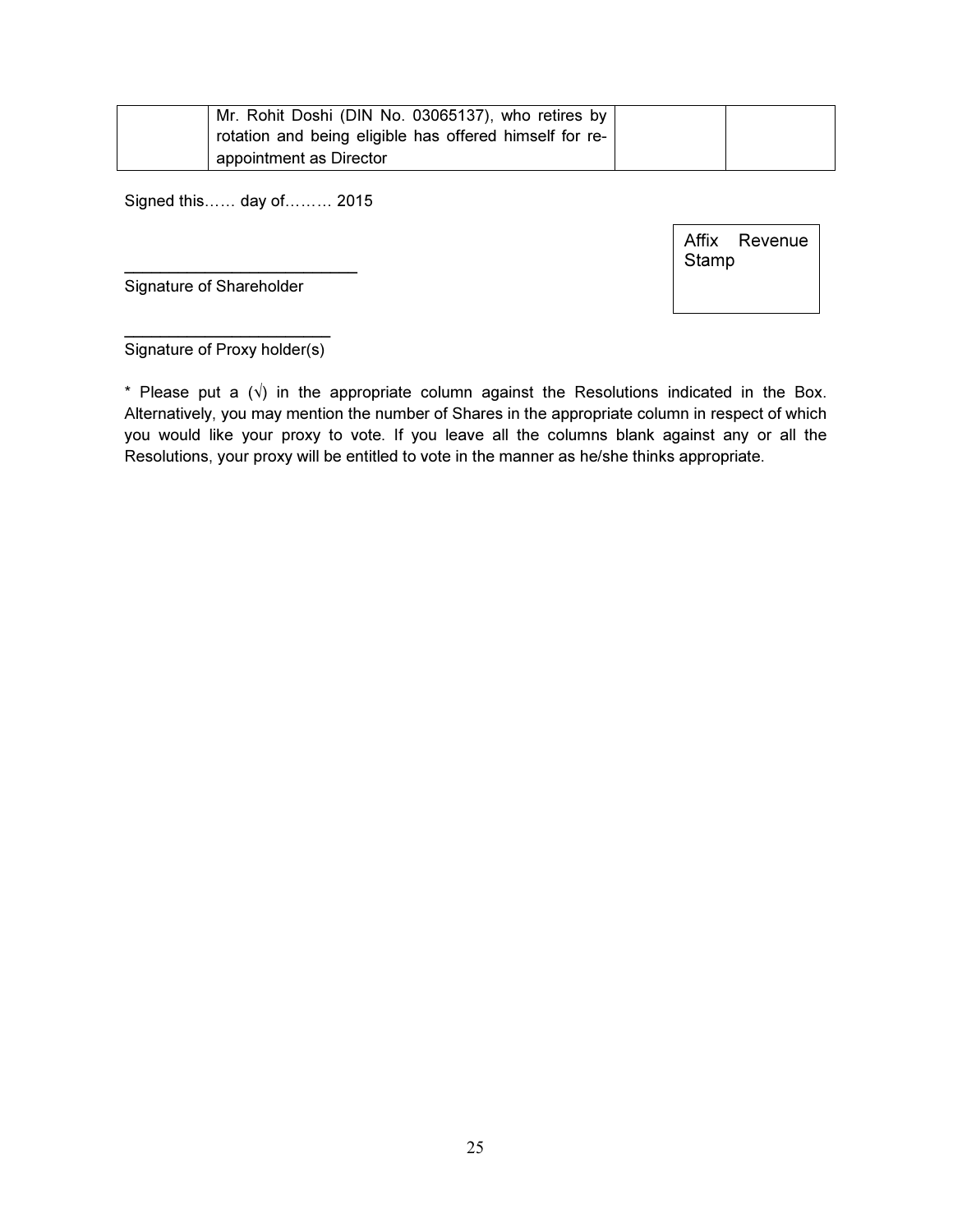# SASHWAT TECHNOCRATS LIMITED (Formerly Known as Zenzy Technocrats Limited) CIN NO.: L24220MH1975PLC018682

Registered Office Address: Office No. 14, 1<sup>st</sup> Floor, Plumber House, 557, J.S.S. Road, Chira Bazar, Mumbai - 400002 Tel No.: 022 22016021/22016031, E Mail Id – zenzytechltd@gmail.com

# BALLOT FORM

39<sup>th</sup> Annual General Meeting on 30<sup>th</sup> September, 2015

Name(s) of the Member(s): Address:

Folio No. / DPID No. and Client ID: Number of Equity Share(s) held:

I/We hereby exercise my/our vote in respect of the following Resolution(s) to be passed at the Thirty Ninth Annual General Meeting of the Company, to be held on Wednesday, 30<sup>th</sup> September, 2015 at 01.30 p.m. at the registered office of the Company at Office No. 14, 1<sup>st</sup> Floor, Plumber House, 557, J.S.S. Road, Chira Bazar, Mumbai - 400002, in respect of businesses as stated in the Notice dated 28<sup>th</sup> August, 2015 by conveying my/our assent or dissent to the said Resolution(s) by placing the tick  $\langle \cdot \rangle$  mark at the box against the respective matters:

| ltem           | Description                                           | No.           | of |       | I/We assent |    | I/We dissent |
|----------------|-------------------------------------------------------|---------------|----|-------|-------------|----|--------------|
| No.            |                                                       | Equity        |    | to    | the         | to | the          |
|                |                                                       | <b>Shares</b> |    |       | Resolution  |    | Resolution   |
|                |                                                       | held          |    | (FOR) |             |    | (AGAINST)    |
|                | To receive, consider, approve and adopt the           |               |    |       |             |    |              |
|                | audited Balance Sheet as at 31 <sup>st</sup> March,   |               |    |       |             |    |              |
|                | 2015, the Statement of Profit and Loss                |               |    |       |             |    |              |
|                | Account for the year ended on that date and           |               |    |       |             |    |              |
|                | the reports of the Directors and Auditors             |               |    |       |             |    |              |
|                | thereon                                               |               |    |       |             |    |              |
| $\overline{2}$ | the<br>οf<br>Ratification of<br>appointment           |               |    |       |             |    |              |
|                | M/s S A R A & Associates, Chartered                   |               |    |       |             |    |              |
|                | Accountants, as statutory auditors of the             |               |    |       |             |    |              |
|                | Company for the year ended on 31 <sup>st</sup> March, |               |    |       |             |    |              |
|                | 2016                                                  |               |    |       |             |    |              |
| 3              | Appointment of a Director in place of                 |               |    |       |             |    |              |
|                | Mr. Rohit Doshi (DIN No. 03065137), who               |               |    |       |             |    |              |
|                | retires by rotation and being eligible has            |               |    |       |             |    |              |
|                | offered himself for re-appointment as Director        |               |    |       |             |    |              |

Place:

Date: \_\_\_\_\_\_\_\_\_\_\_\_\_\_\_\_\_\_\_\_\_\_\_\_\_\_\_\_\_\_\_\_\_\_

Signature of the Member